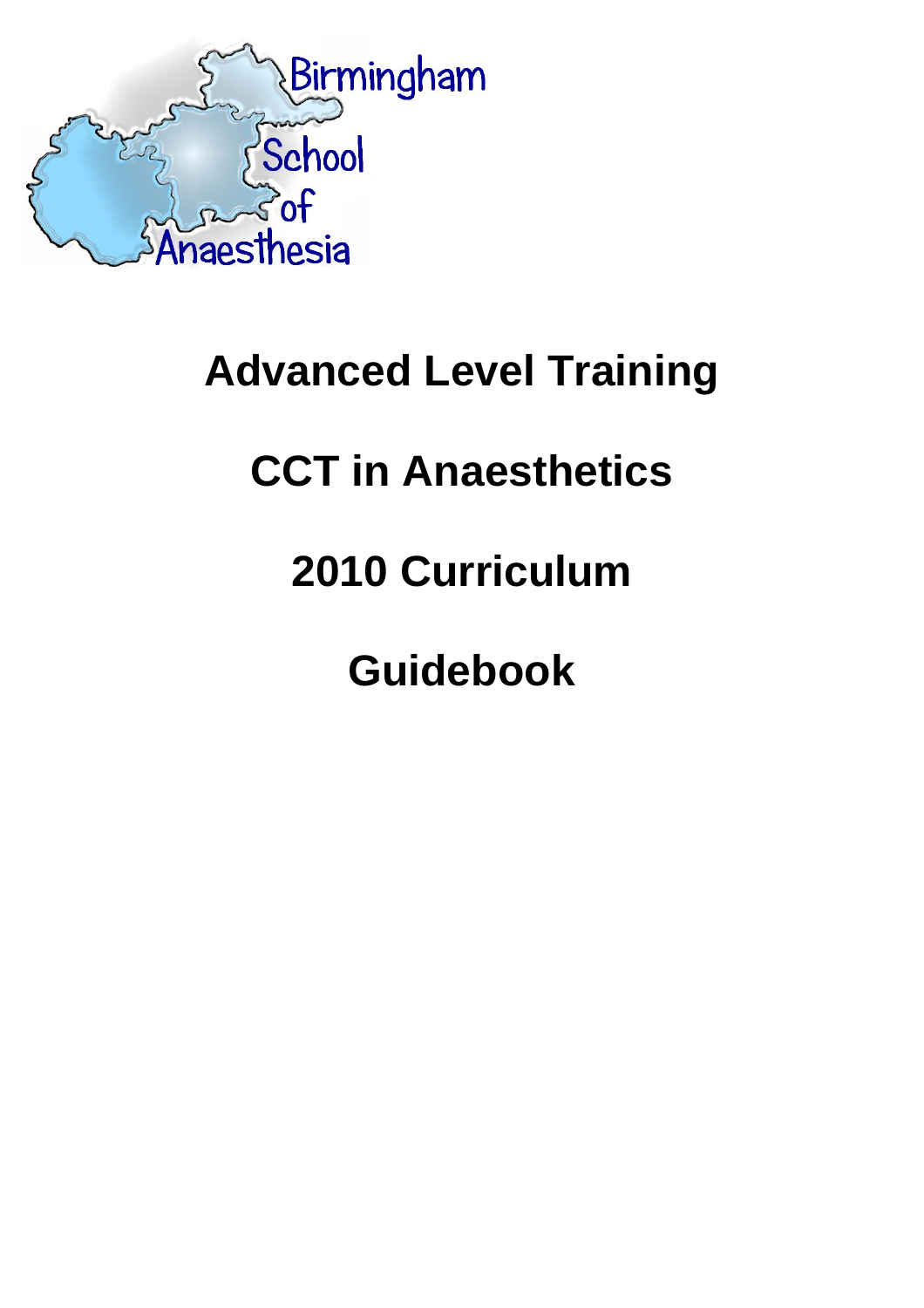

### **Contents**

- 1. Message from the Training Programme Director
- 2. Contacts
- 3. Guidance
- 4. Advanced Modules
- 5. Domains 1-6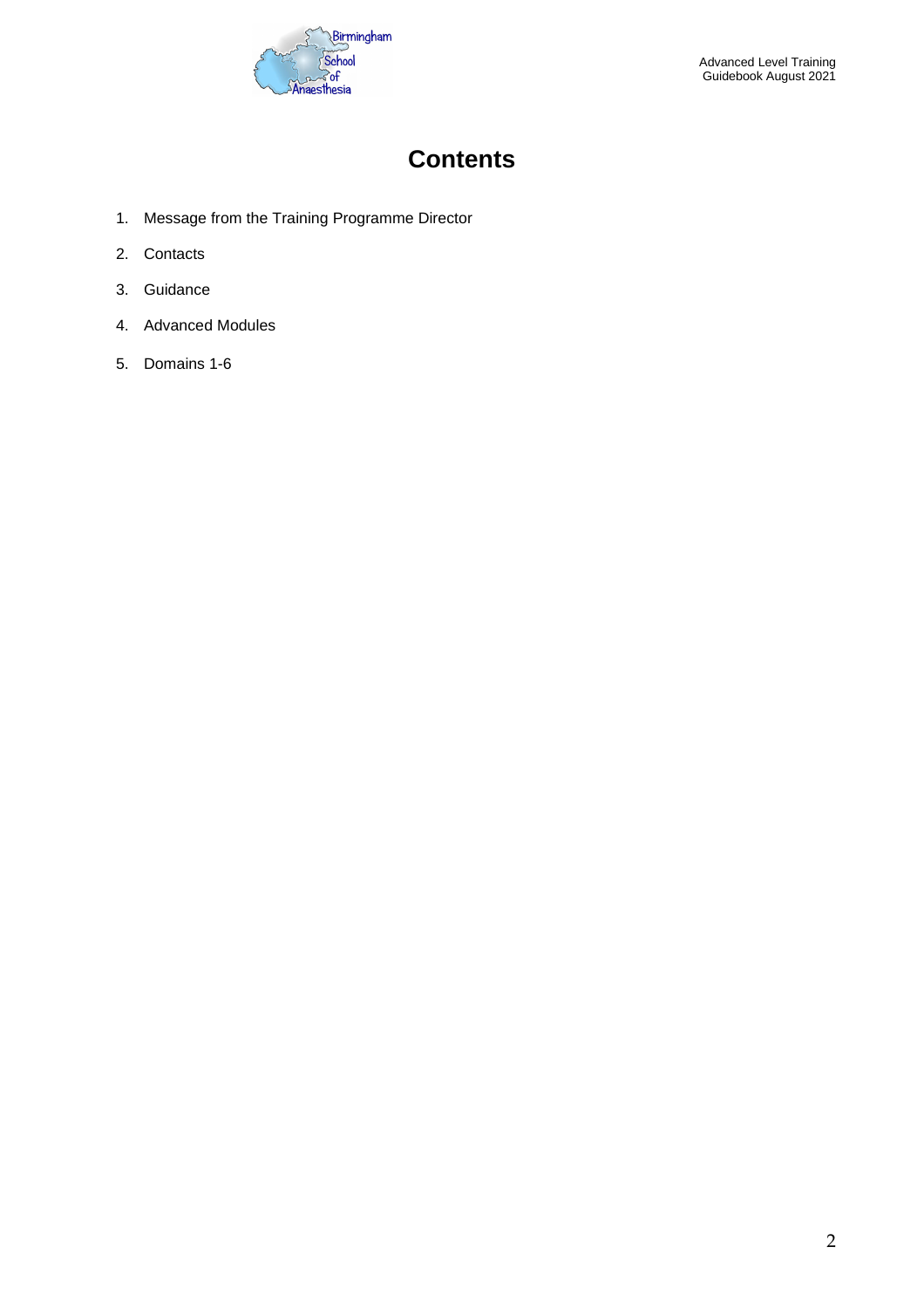

### **Message from the Training Programme Director**

Hello,

Welcome to the Birmingham School of Anaesthesia. You have embarked on a 5 year Specialist Training Programme and hopefully a successful career in Anaesthesia. I hope very much that you will enjoy the experience and challenges ahead.

This document has been developed (by trainees, for trainees) to try and make your journey through to CCT a little bit easier. I hope you find it a useful guide to your training.

If you have any questions regarding any part of your training then please feel free to contact me at any time.

Enjoy your training.

Catherine Brennan [catherinebrennan@nhs.net](mailto:catherinebrennan@nhs.net)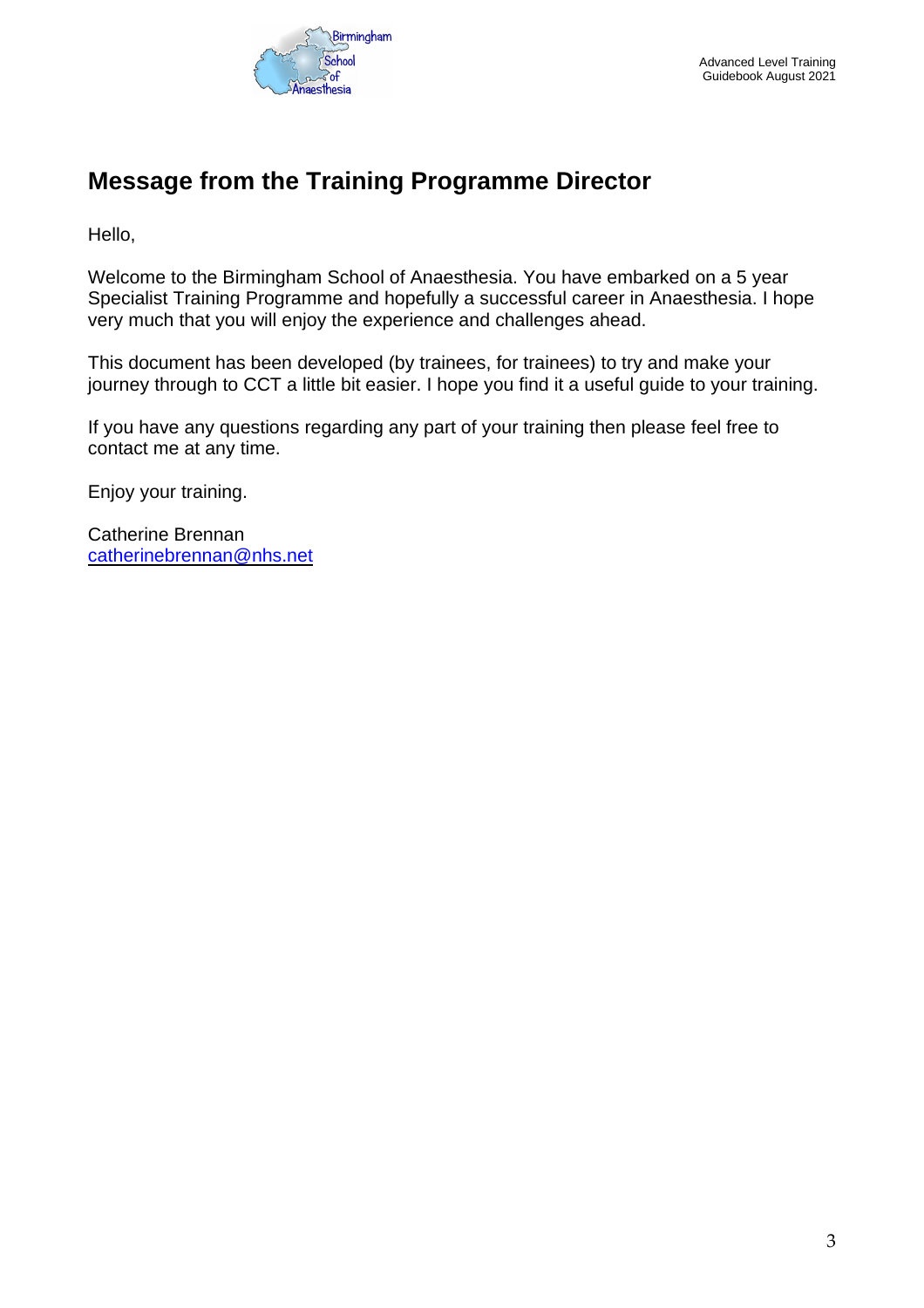

### **Contacts**

### Training Programme Director: Catherine Brennan Russells Hall Hospital [catherinebrennan@nhs.net](mailto:catherinebrennan@nhs.net)

| <b>Hospital</b>        | <b>College Tutor</b>        | <b>Admin</b>                   |
|------------------------|-----------------------------|--------------------------------|
| Birmingham             | Elin Jones                  | Lorraine Darby                 |
| Children's Hospital    | elin.jones1@nhs.net         | lorraine.darby1@nhs.net        |
| (BCH)                  |                             |                                |
| City & Sandwell        | <b>James Burns</b>          | Admin                          |
| Hospitals              | j.burns4@nhs.net            | swbh.anaesthetic-admin-        |
| (City)                 |                             | team@nhs.net                   |
|                        |                             |                                |
|                        |                             |                                |
|                        |                             |                                |
| <b>Hereford County</b> | Tim Day-Thompson            | Admin                          |
| Hospital               | Tim.day-thompson@wvt.nhs.uk | anaesthesia@wvt.nhs.uk         |
| (HCH)                  |                             |                                |
| Queen Elizabeth        | Sathyanarayanan Jagannathan | Jackie Bladon                  |
| Hospital               | Sathyanarayanan Jagannathan | jackie.bladon@uhb.nhs.uk       |
| (QEHB)                 | @uhb.nhs.uk                 |                                |
| Royal Orthopaedic      | James Brunning              | Joanna Mccaffery               |
| Hospital               | j.brunning@nhs.net          | j.mccaffery@nhs.net            |
| (ROH)                  |                             |                                |
|                        |                             |                                |
| <b>Russells Hall</b>   | <b>Mark Tindall</b>         | Rebecca Hooper                 |
| Hospital               | mark.tindall@nhs.net        | dgft.anaesthetics-dept@nhs.net |
| (RHH)                  |                             |                                |
|                        |                             |                                |
| Worcestershire         | <b>Michael Clarke</b>       | <b>Sharon Lake</b>             |
| <b>Royal Hospital</b>  | michael.clarke14@nhs.net    | sharon.lake@nhs.net            |
| (WRH)                  |                             |                                |

The Birmingham School of Anaesthesia Website: [www.thebsa.info](http://www.thebsa.info/)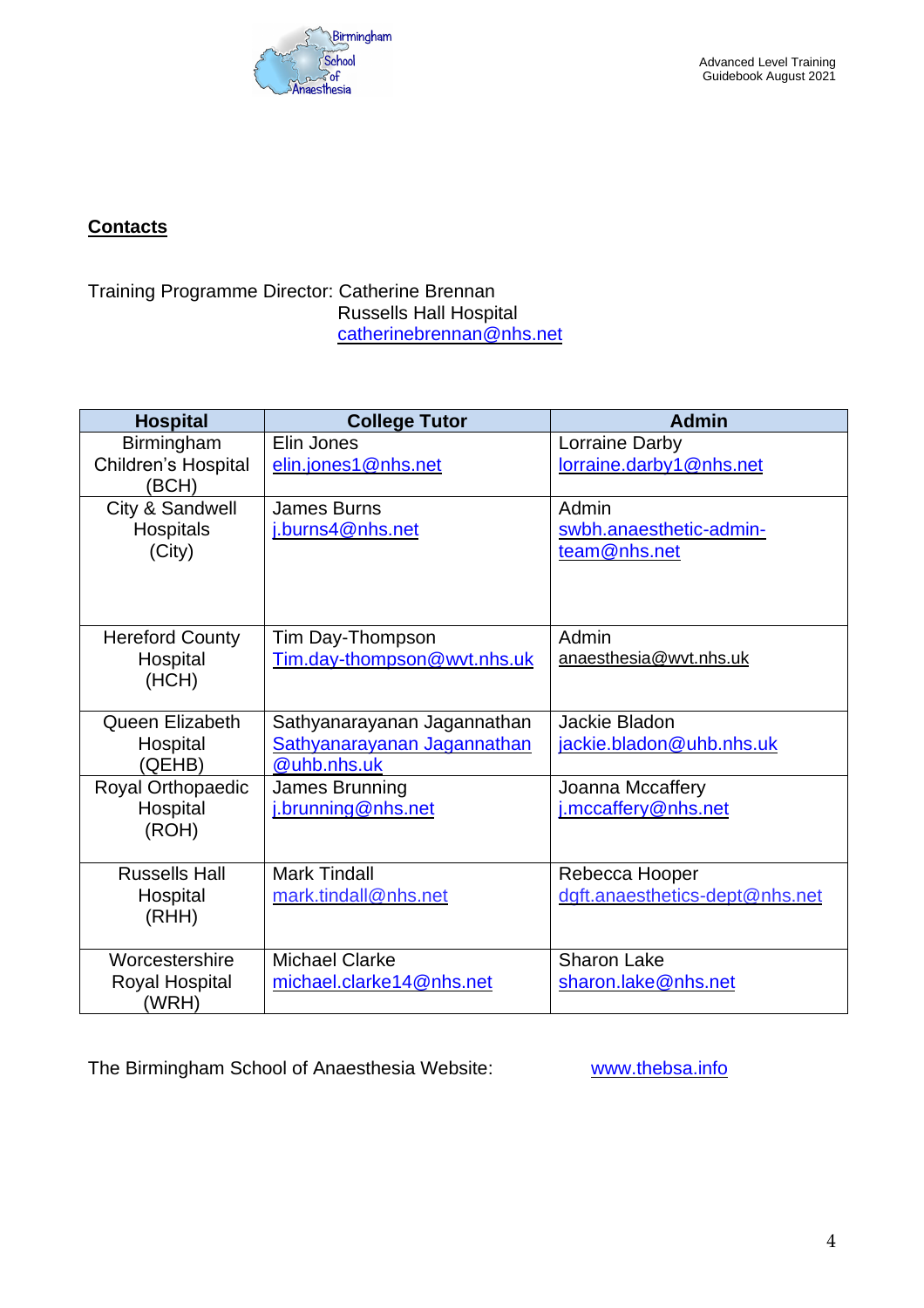

### **Guidance**

This workbook covers **Advanced Level Training**.

- Trainees completing the 2010 curriculum will be expected to do a **minimum of one unit** of advanced training. If only General Duties advanced units are undertaken then **at least two units will be required**.
- Advanced training is the final preparation for independent practice and will normally occur in ST7; flexibility is required to allow all trainees to complete their desired advanced units, such that some may commence during ST6. **Advanced modules cannot be undertaken in ST5**.
- At the end of higher training the trainee will be competent in all aspects of anaesthesia practice to that level and will have experience of most procedures and techniques. Trainees will not however have mastery of specialized, uncommon and difficult clinical work as they will have had little opportunity to develop special skills in an area of practice. The indicative year of full time advanced training allows this to occur and has two aims:
	- To develop mastery in specific special interest areas of practice
	- To extend the non-clinical skills needed for consultant practice
- This guidebook sets out the core learning outcomes required for each unit of training and the assessments that demonstrate achievement of these outcomes.
- Before commencing advanced training in any of the following units of training the **Higher training unit must be completed.**
- All assessments should be completed on LLP.
- At the end of each Unit of Training a 'Completion of Unit of Training' (CUT) form should be signed on the LLP by the supervising module consultant. Upon signing this form, indicated Core Clinical Learning Outcomes have been achieved. In order to complete a unit of training and sign off a CUT form, the trainee must demonstrate:
	- Achievement of all the learning outcomes
	- Completion of WPBA's necessary set out in this workbook
	- Logbook review
	- MSF (if appropriate)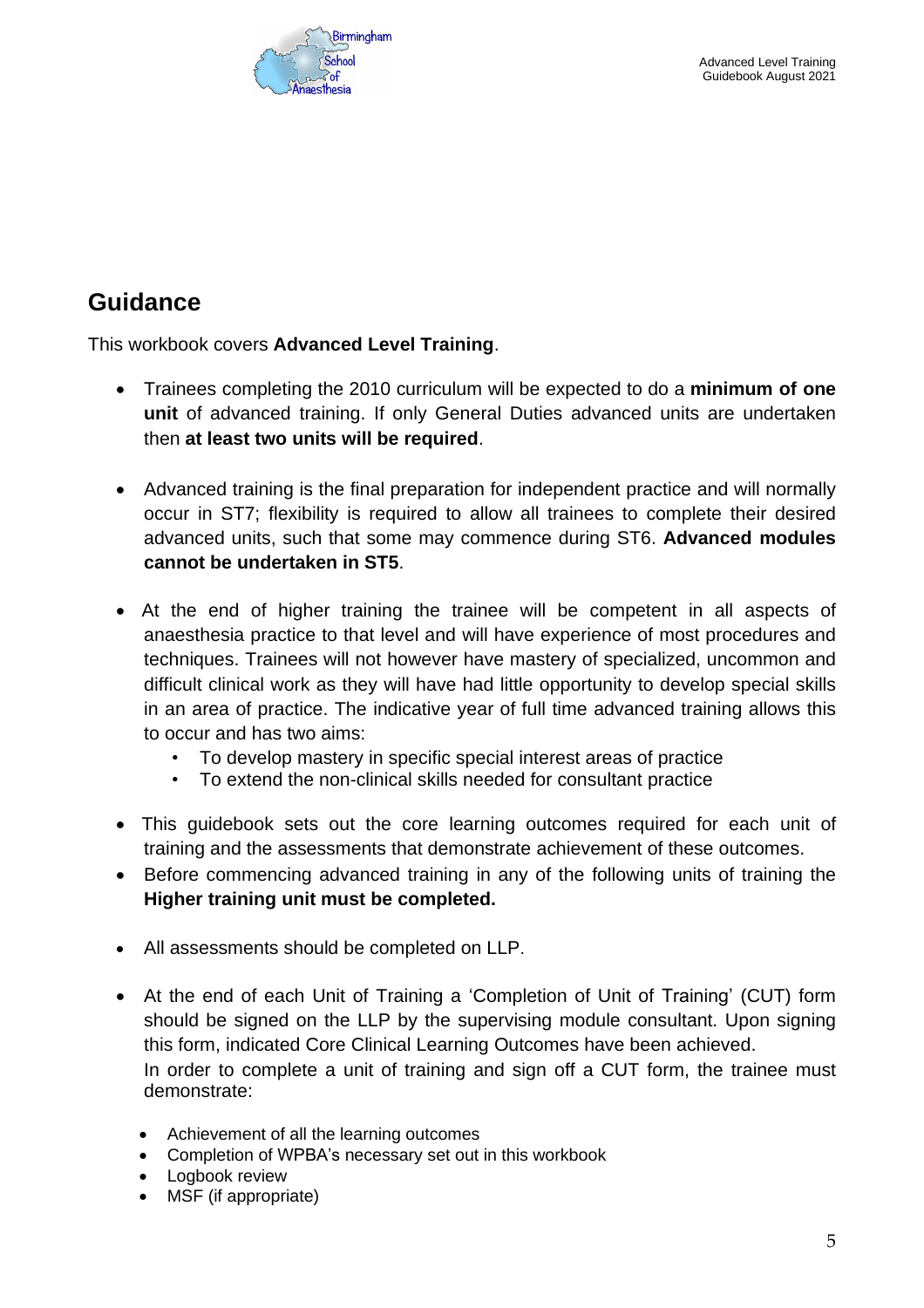

- Consultant Feedback
- Multi Source Feedback should be completed during the year on LLP.
- The Advanced Training curriculum includes the six generic domains of clinical practice, team working, leadership, innovation, management and education. Some of the content of these domains is assessed in the following units of training. Where it isn't, other evidence will need to be provided at ARCP.

### Certificates to be gained at this stage of training

• CCT: Certificate of Completion of Training in combination with Higher Level Training

### **Educational Supervision Meetings**

You will be allocated an educational supervisor each time you start in a Trust. It is your responsibility to meet with them within the first few weeks of your placement. The initial meeting is documented as a PDP and recorded under 'personal activities'. You are then required to have a formal meeting every three months and these should be recorded under 'personal activities'. For the meeting at the end of your hospital placement, a mini ESSR should be produced. For your ARCP you will need to complete a final ESSR form that spans the whole year from your previous ARCP.

### **LLP requirements**

Yearly

- Form R
- Personal Development Plan (PDP)
- Final ESSR form (complete prior to ARCP)
- MSF

Initial meeting with your supervisor

• Discuss and set PDP, record initial meeting under 'personal activities' on LLP

Three monthly until the end of your placement

- Review & sign off PDPs as appropriate
- Evidence documented of a meeting in 'personal activities'

End of placement

- Discuss/set future PDPs
- Evidence documented as an appropriately labelled ESSR if not the last Trust you will work in before your next ARCP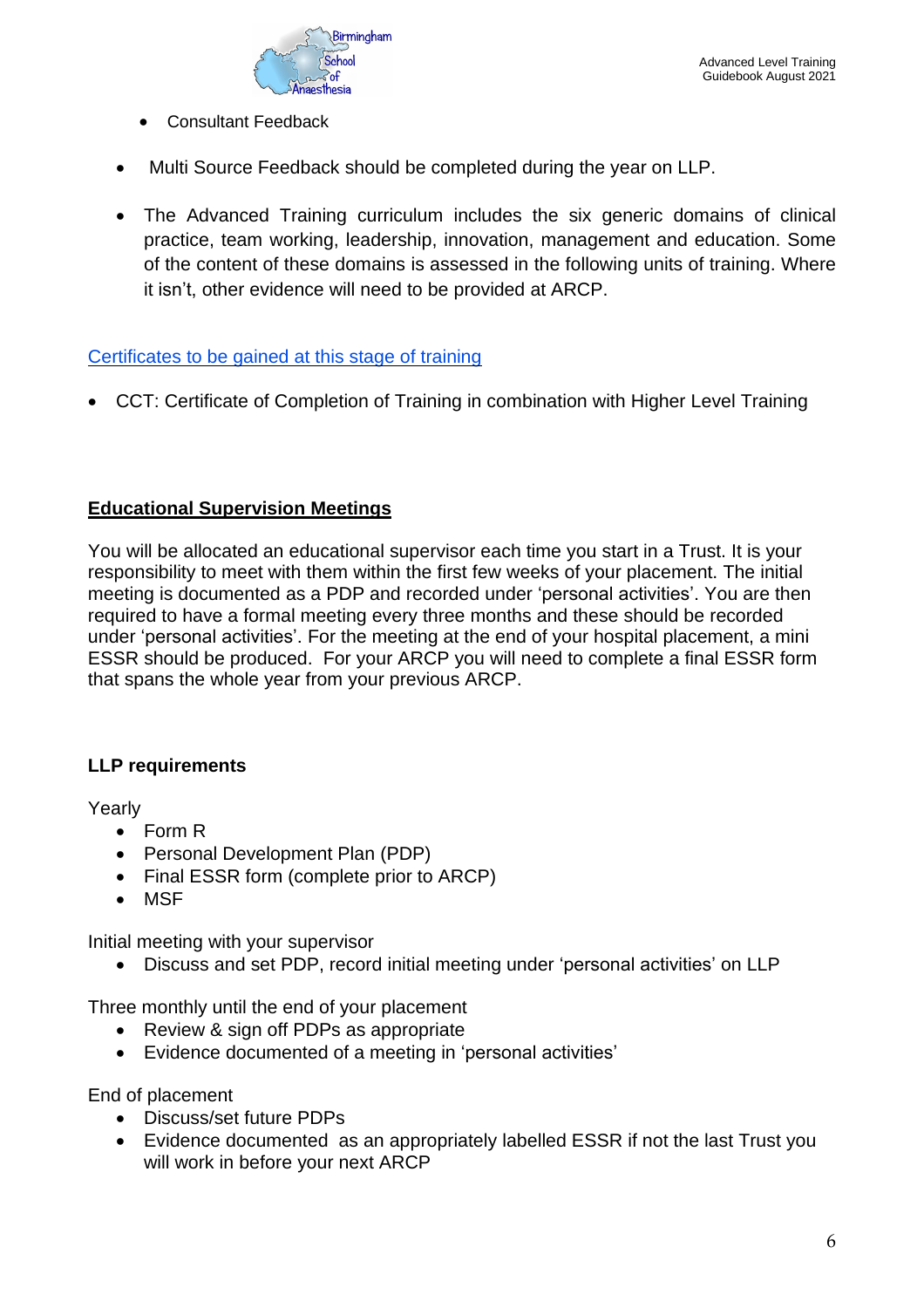

### **General Duties**

There are eleven units that form the broad advanced level general duties 'block'. It is anticipated that most trainees will wish to spend twelve months completing the minimum learning outcomes in several of the units of training identified within this broad 'block'. The College recognises that some trainees may wish to combine six months of one of the other identified advanced level units [e.g. obstetrics or plastics and burns], with six months completing some units from within general duties. Any such combinations are encouraged to allow trainees as much flexibility as possible, whilst taking account of the needs of the NHS.

Trainees opting for twelve months of advanced level general duties are expected to choose a selection of the units available, as it will be impossible to have gained all the advanced learning outcomes in an indicative twelve month period. Trainees will however, be expected to complete a minimum of two of the units and it is anticipated that the vast majority will complete more than this as many have overlapping competencies [e.g. airway management and ENT, maxillo-facial and dental; orthopaedics and regional anaesthesia; general urological and gynaecological surgery and hepatobiliary].

The exact combination, and number, of units each trainee decides to include in their chosen year should be made following discussions with the TPD, RA, College Tutors and Educational Supervisors

The eleven units that make up the advanced general duties unit are:

- *1. Airway management*
- *2. ENT, maxillo-facial and dental surgery*
- *3. General, urological and gynaecological surgery*
- *4. Hepato-biliary surgery*
- *5. Vascular surgery*
- *6. Day surgery*
- *7. Sedation*
- *8. Orthopaedic surgery*
- *9. Perioperative Medicine*
- *10.Regional*
- *11.Trauma and stabilisation*
- *12.Transfer medicine*

### **Assessments for General Duties**

Trainees who do one year of advanced level general duties will be expected to do a minimum of one audit, one presentation, one MSF and one formal teaching session for the whole year. These should preferable be in the main specialty interest of the trainee. For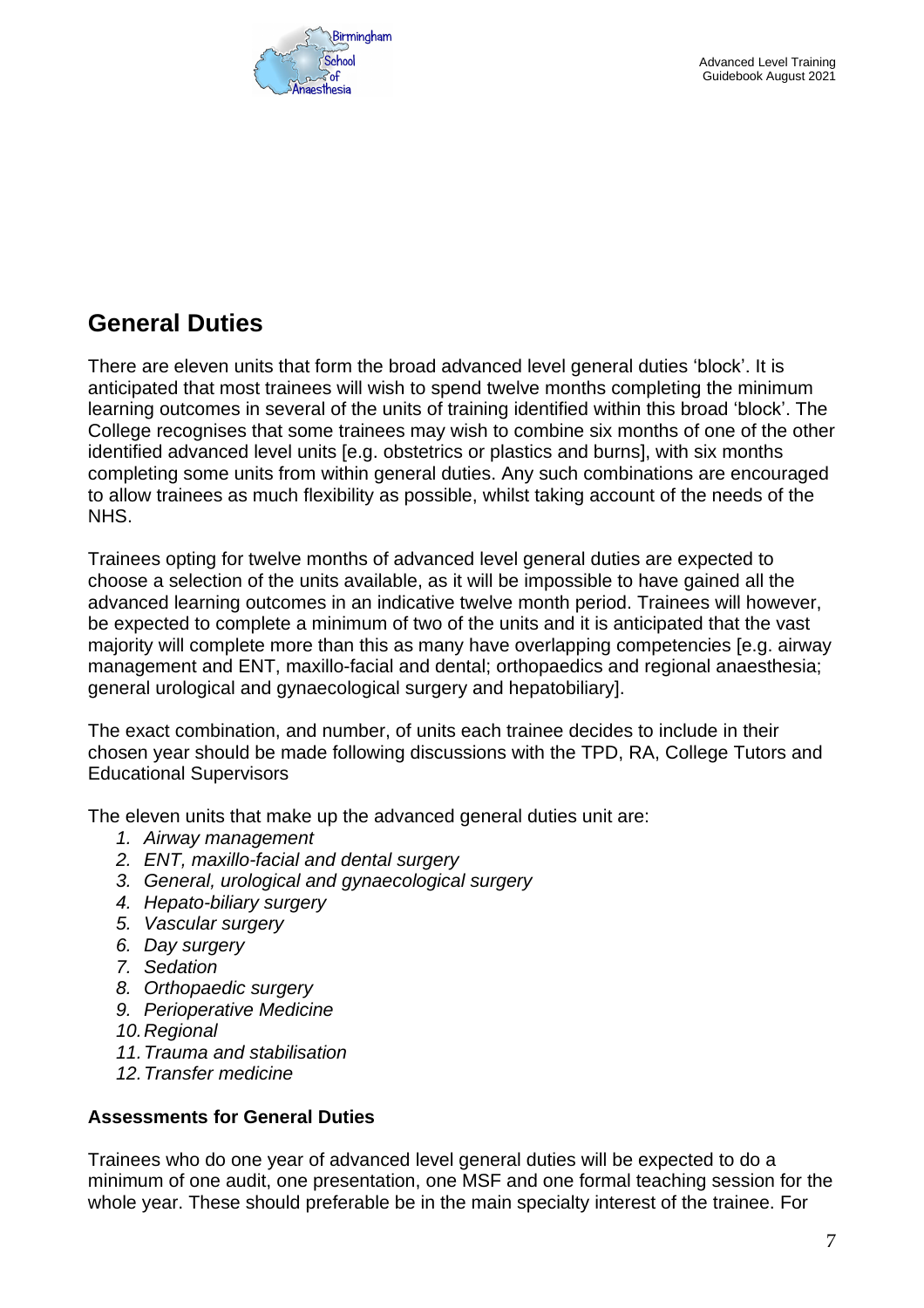

each unit undertaken trainees must do one CBD, one ALMAT and must achieve the core learning outcomes.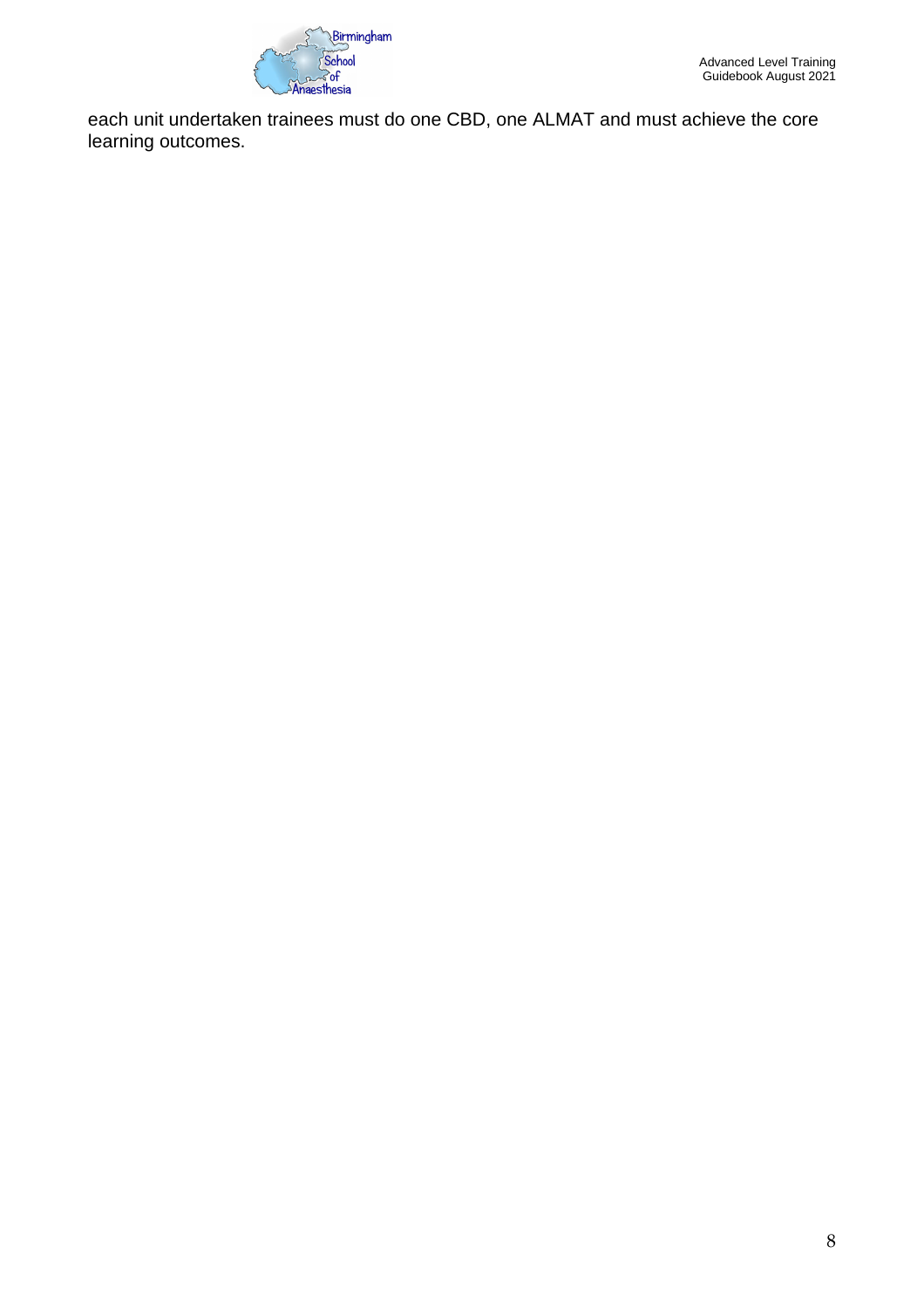

### **Advanced Airway Management**

#### **Core Clinical Learning Outcomes**

- 1. Provide perioperative anaesthetic care to a wide variety of patients with complex airway problems independently demonstrating a fundamental understanding of the problems encountered
- 2. Show the decision making and organizational skills required of an anaesthetist to manage busy operating sessions that involve patients having major airway surgery ensuring that the care delivered to patients is safe and timely, benefiting both the patient and the organisation
- 3. Mastery in performing fibreoptic intubation, awake and asleep, for elective & emergency cases where it is an essential part of safe airway care
- 4. Assist colleagues in decisions about the suitability of surgery in difficult situations
- 5. Provide teaching to less experienced colleagues of all grades

- WPBA's as indicated.
- Consultant feedback (sought by the module lead from other consultants working with you)
- CUT form on LLP.

| <b>LLP</b><br><b>WPBA</b>                | <b>Requirements</b><br>(Please complete details and upload on LLP)                                                                            | <b>Minimum</b><br><b>Number</b> |
|------------------------------------------|-----------------------------------------------------------------------------------------------------------------------------------------------|---------------------------------|
|                                          |                                                                                                                                               |                                 |
| A-CEX                                    | Manage a complex airway effectively                                                                                                           | 1                               |
|                                          |                                                                                                                                               |                                 |
| <b>DOPS</b>                              | Demonstrate mastery in performing fibreoptic intubation, awake or<br>asleep, for an elective or emergency case with major airway<br>pathology |                                 |
|                                          |                                                                                                                                               |                                 |
| <b>MSF</b>                               | One during the year of advanced general duties                                                                                                | 1                               |
|                                          |                                                                                                                                               |                                 |
| Audit<br>Completion                      | One during the year of advanced general duties, ideally relevant to<br>the main specialty interest of the trainee                             | 1                               |
|                                          |                                                                                                                                               |                                 |
| Teaching                                 | One during the year of advanced general duties, ideally relevant to<br>the main specialty interest of the trainee                             |                                 |
|                                          |                                                                                                                                               |                                 |
| Literature<br>Review and<br>Presentation | One during the year of advanced general duties, ideally relevant to<br>the main specialty interest of the trainee                             | 1                               |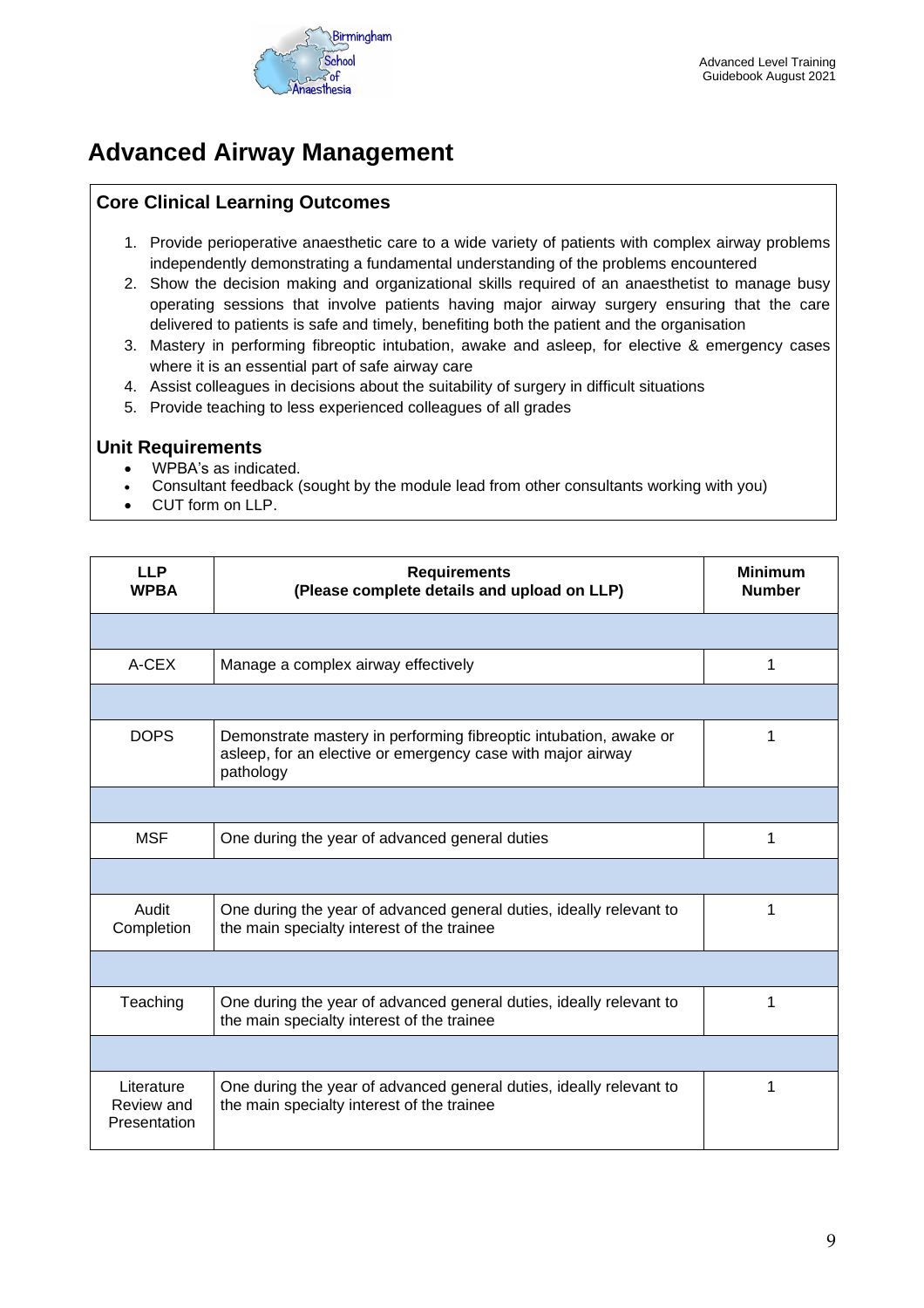

### **Advanced ENT/Maxillo-facial/Dental Surgery**

### **Core Clinical Learning Outcomes**

- 1. Provide perioperative anaesthetic care to a wide-range of ENT/MaxFax/Dental surgical cases independently [including those with thoracic extension, complex tumour resection and associated reconstruction frequently requiring the ability to manage extremely complex airway problems], demonstrating a fundamental understanding of the problems encountered
- 2. Show the decision making and organizational skills required of an anaesthetist to manage busy operating sessions that involve patients having major ENT, maxillo-facial and dental surgery and ensuring that the care delivered is safe and timely, benefiting both patients and the organisation
- 3. Assist colleagues in decisions about the suitability of surgery in difficult situations
- 4. Provide teaching to less experienced colleagues of all grades

- WPBA's as indicated.
- Consultant feedback (sought by the module lead from other consultants working with you)
- CUT form on LLP.

| <b>LLP</b><br><b>WPBA</b>                | <b>Requirements</b><br>(Please complete details and upload on LLP)                                                | <b>Minimum</b><br><b>Number</b> |
|------------------------------------------|-------------------------------------------------------------------------------------------------------------------|---------------------------------|
|                                          |                                                                                                                   |                                 |
| A-CEX                                    | Manage a complex case effectively                                                                                 | 1                               |
|                                          |                                                                                                                   |                                 |
| <b>ALMAT</b>                             | Be an effective member of the MDT, managing elective and<br>emergency cases effectively.                          | 1                               |
|                                          |                                                                                                                   |                                 |
| <b>MSF</b>                               | One during the year of advanced general duties                                                                    | 1                               |
|                                          |                                                                                                                   |                                 |
| Audit<br>Completion                      | One during the year of advanced general duties, ideally relevant to<br>the main specialty interest of the trainee | 1                               |
|                                          |                                                                                                                   |                                 |
| Teaching                                 | One during the year of advanced general duties, ideally relevant to<br>the main specialty interest of the trainee | 1                               |
|                                          |                                                                                                                   |                                 |
| Literature<br>Review and<br>Presentation | One during the year of advanced general duties, ideally relevant to<br>the main specialty interest of the trainee |                                 |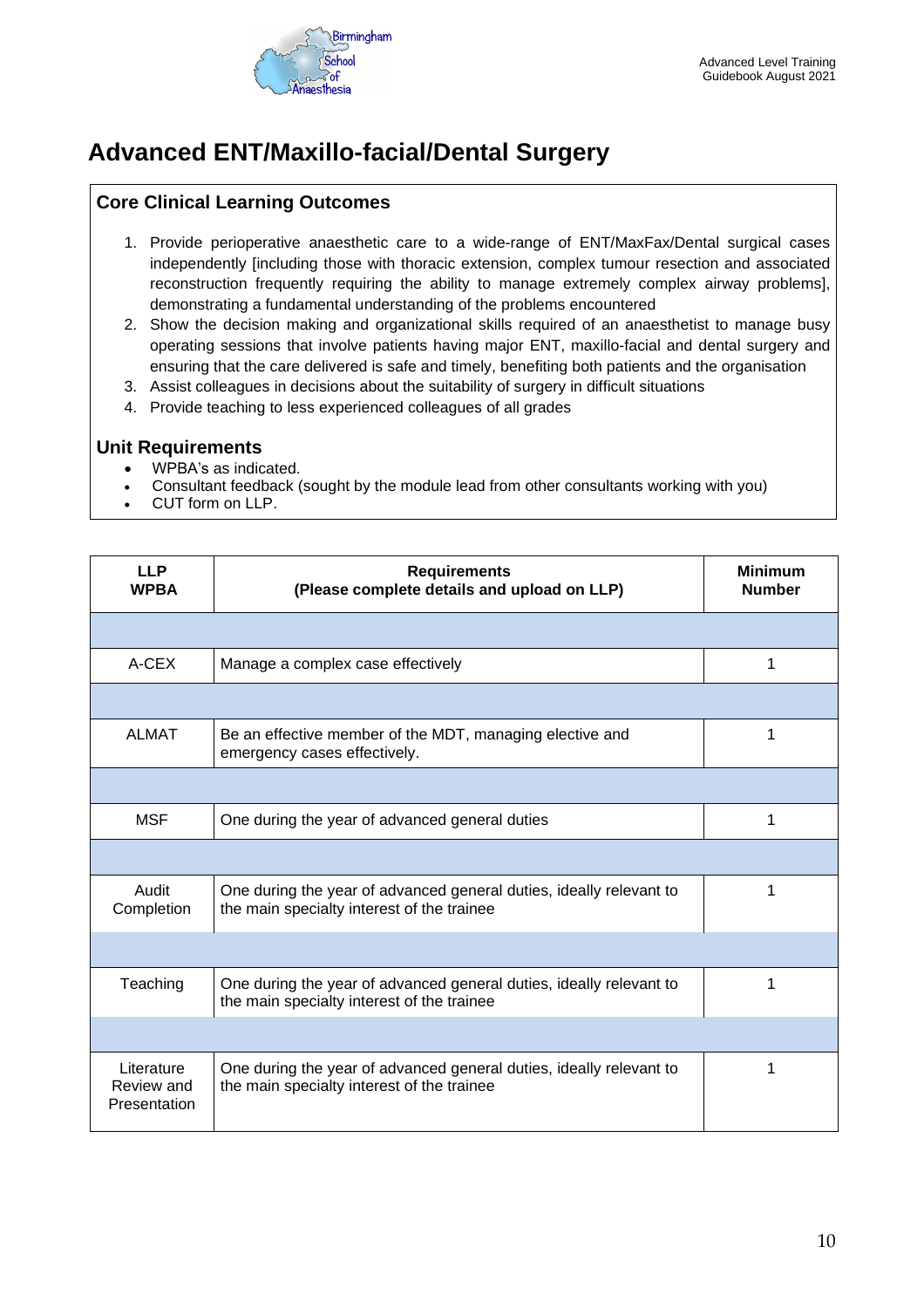

### **Advanced General, urological and gynaecological surgery**

#### **Core Clinical Learning Outcomes**

- 1. Gain mastery in the delivery of safe and effective perioperative anaesthetic care to patients undergoing complex intra-abdominal surgical procedures including those where pleural breach is anticipated
- 2. Show the decision making and organizational skills required of an anaesthetist to manage busy operating sessions that involve patients having major abdominal surgery and ensuring that the care delivered is safe and timely, benefiting both the patient and the organisation
- 3. Assist colleagues in decisions about the suitability of surgery in difficult situations
- 4. Provide teaching to less experienced colleagues of all grades

- WPBA's as indicated.
- Consultant feedback (sought by the module lead from other consultants working with you)
- CUT form on LLP.

| <b>LLP</b><br><b>WPBA</b>                | <b>Requirements</b><br>(Please complete details and upload on LLP)                                                | <b>Minimum</b><br><b>Number</b> |
|------------------------------------------|-------------------------------------------------------------------------------------------------------------------|---------------------------------|
|                                          |                                                                                                                   |                                 |
| CbD                                      | Case description of trainee/trainer choice                                                                        | 1                               |
|                                          |                                                                                                                   |                                 |
| <b>ALMAT</b>                             | Be an effective member of the MDT, managing elective and<br>emergency cases effectively.                          | 1                               |
|                                          |                                                                                                                   |                                 |
| <b>MSF</b>                               | One during the year of advanced general duties                                                                    |                                 |
|                                          |                                                                                                                   |                                 |
| Audit<br>Completion                      | One during the year of advanced general duties, ideally relevant to<br>the main specialty interest of the trainee | 1                               |
|                                          |                                                                                                                   |                                 |
| Teaching                                 | One during the year of advanced general duties, ideally relevant to<br>the main specialty interest of the trainee | 1                               |
|                                          |                                                                                                                   |                                 |
| Literature<br>Review and<br>Presentation | One during the year of advanced general duties, ideally relevant to<br>the main specialty interest of the trainee | 1                               |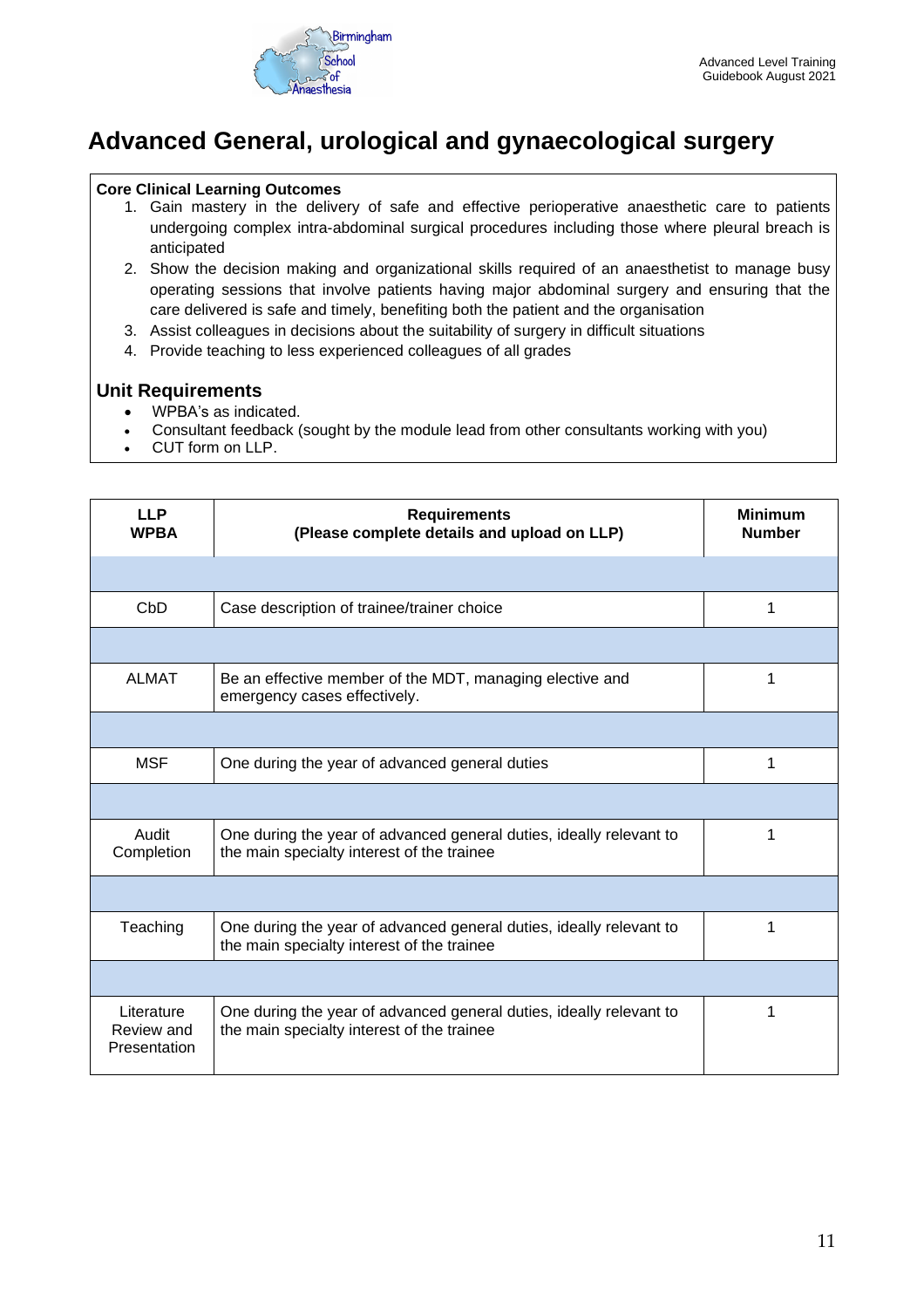

### **Hepatobiliary Surgery – Advanced Module**

#### **Core Clinical Learning Outcomes**

- 1. Provide perioperative anaesthetic care to a wide-range of surgical cases performed, demonstrating a fundamental understanding of the problems encountered
- 2. Show the decision making and organizational skills required of an anaesthetist to manage busy operating sessions that involve patients having major hepatobiliary surgery and ensuring that the care delivered is safe and timely, benefiting both the patient and the organisation
- 3. Assist colleagues in decisions about the suitability of surgery in difficult situations
- 4. Provide teaching to less experienced colleagues of all grades

- WPBA's as indicated.
- Consultant feedback (sought by the module lead from other consultants working with you)
- CUT form on LLP.

| <b>LLP</b><br><b>WPBA</b> | <b>Requirements</b><br>(Please complete details and upload on LLP)                                                | <b>Minimum</b><br><b>Number</b> |
|---------------------------|-------------------------------------------------------------------------------------------------------------------|---------------------------------|
|                           |                                                                                                                   |                                 |
| C <sub>b</sub> D          | Case description of trainee/trainer choice                                                                        | 1                               |
|                           |                                                                                                                   |                                 |
| A-CEX                     | Hepatic resection                                                                                                 | 3                               |
|                           | Orthotopic liver transplantation                                                                                  |                                 |
|                           | Major hepatobiliary case such as Whipple's<br>pancreaticoduodenectomy or biliary reconstruction                   |                                 |
|                           |                                                                                                                   |                                 |
| <b>DOPS</b>               | Insertion of pulmonary artery catheter<br>(this is a transferable skill from other units of training)             | 1                               |
|                           |                                                                                                                   |                                 |
| <b>ALMAT</b>              | Be an effective member of the MDT                                                                                 | 1                               |
|                           |                                                                                                                   |                                 |
| <b>MSF</b>                | One during the year of advanced general duties                                                                    | 1                               |
|                           |                                                                                                                   |                                 |
| Audit<br>Completion       | One during the year of advanced general duties, ideally relevant to<br>the main specialty interest of the trainee | 1                               |
|                           |                                                                                                                   |                                 |
| Teaching                  | One during the year of advanced general duties, ideally relevant to<br>the main specialty interest of the trainee | 1                               |
|                           |                                                                                                                   |                                 |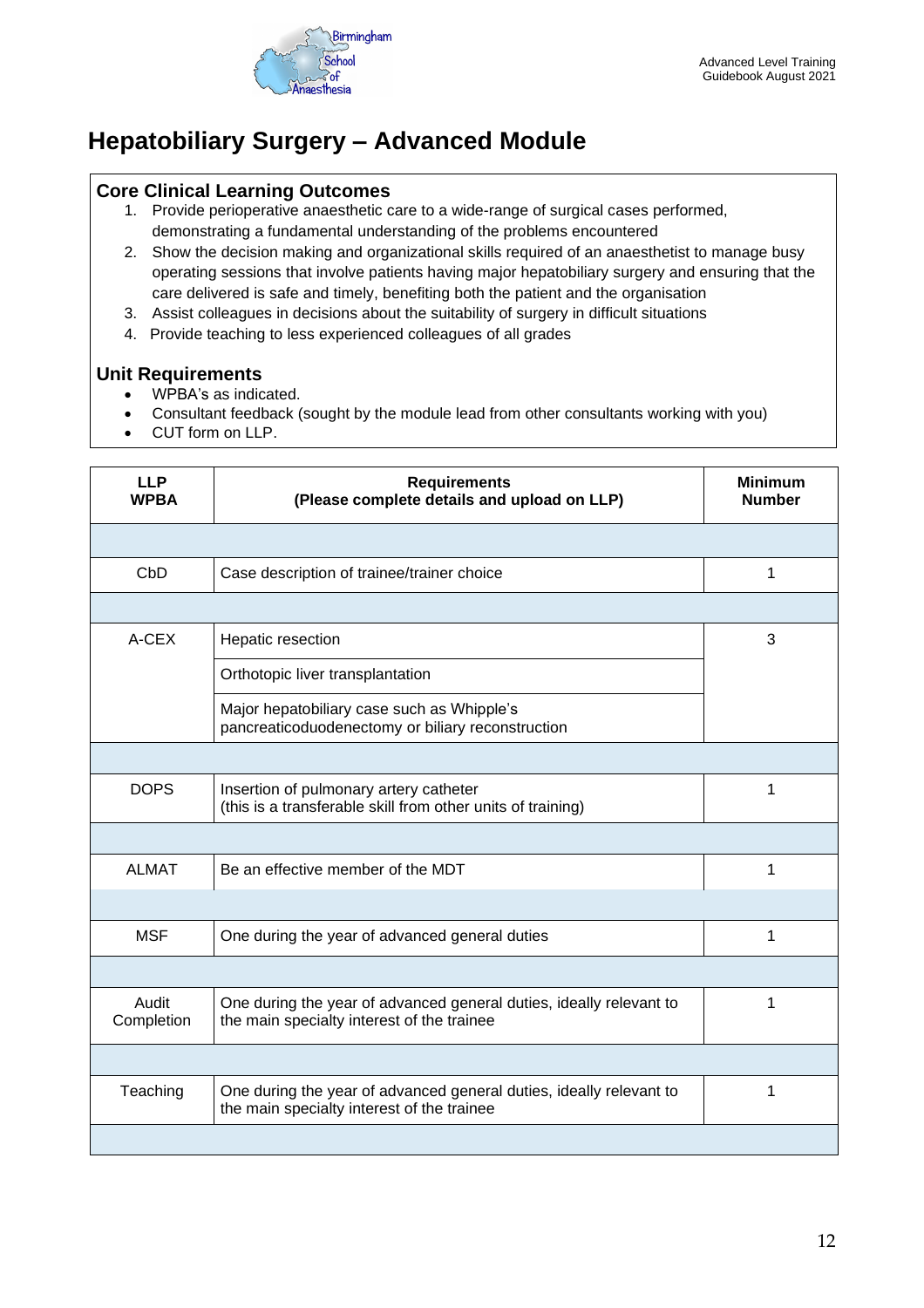

| Literature<br>Review and<br>Presentation | One during the year of advanced general duties, ideally relevant to<br>the main specialty interest of the trainee |  |
|------------------------------------------|-------------------------------------------------------------------------------------------------------------------|--|
|                                          |                                                                                                                   |  |

## **Advanced Vascular surgery**

#### **Core Clinical Learning Outcomes**

- 1. Provide perioperative anaesthetic care to a wide range of cases in and out of theatre [including those where supra renal or thoracic aortic cross clamping occurs], demonstrating a fundamental understanding of the problems encountered
- 2. Show the decision making and organizational skills required of an anaesthetist to manage busy clinical sessions that involve patients having major vascular procedures, ensuring that the care delivered is safe and timely, benefiting both the patient and the organisation
- 3. To assist colleagues in decisions about the suitability of surgery in difficult situations
- 4. Provide teaching to less experienced colleagues of all grades

- WPBA's as indicated.
- Consultant feedback (sought by the module lead from other consultants working with you)
- CUT form on LLP.

| <b>LLP</b><br><b>WPBA</b> | <b>Requirements</b><br>(Please complete details and upload on LLP)                                                | <b>Minimum</b><br><b>Number</b> |
|---------------------------|-------------------------------------------------------------------------------------------------------------------|---------------------------------|
|                           |                                                                                                                   |                                 |
| C <sub>b</sub> D          | Case description of trainee/trainer choice                                                                        | 1                               |
|                           |                                                                                                                   |                                 |
| A-Cex                     | Carotid endarterectomy                                                                                            | 3                               |
|                           | Open repair of abdominal aortic aneurysm                                                                          |                                 |
|                           | <b>EVAR</b>                                                                                                       |                                 |
|                           |                                                                                                                   |                                 |
| <b>DOPS</b>               | Cervical block for carotid endarterectomy                                                                         | 1                               |
|                           |                                                                                                                   |                                 |
| <b>ALMAT</b>              | Be an effective member of the MDT                                                                                 | 1                               |
|                           |                                                                                                                   |                                 |
| <b>MSF</b>                | One during the year of advanced general duties                                                                    | 1                               |
|                           |                                                                                                                   |                                 |
| Audit<br>Completion       | One during the year of advanced general duties, ideally relevant to<br>the main specialty interest of the trainee | 1                               |
|                           |                                                                                                                   |                                 |
| Teaching                  | One during the year of advanced general duties, ideally relevant to<br>the main specialty interest of the trainee | 1                               |
|                           |                                                                                                                   |                                 |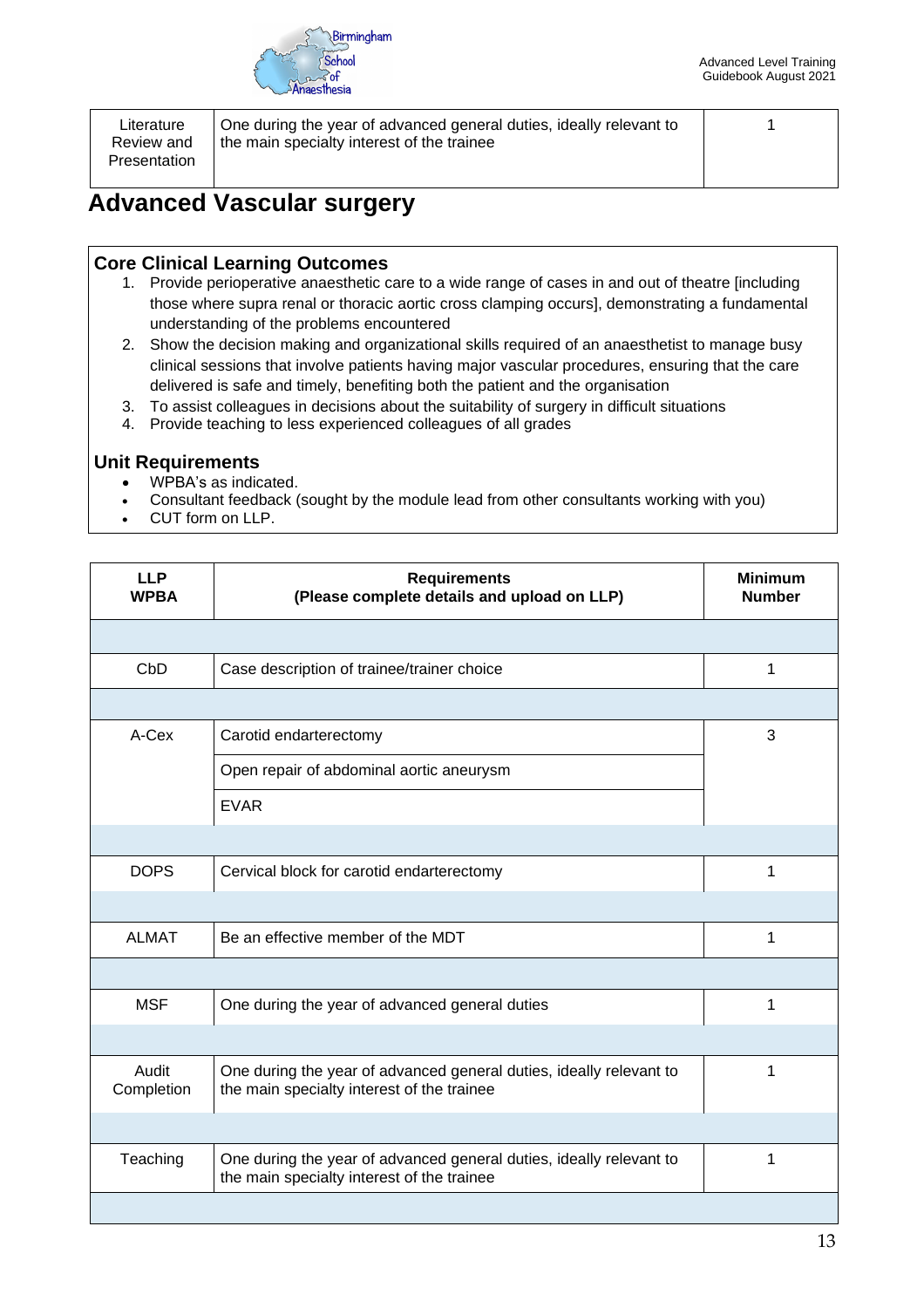

| Literature<br>Review and<br><b>Presentation</b> | One during the year of advanced general duties, ideally relevant to<br>the main specialty interest of the trainee |  |
|-------------------------------------------------|-------------------------------------------------------------------------------------------------------------------|--|
|-------------------------------------------------|-------------------------------------------------------------------------------------------------------------------|--|

## **Advanced Day Surgery**

#### **Core Clinical Learning Outcomes**

- 1. To be capable of undertaking the perioperative management of a wide range of patients for day case procedures including those with co-morbidities independently.
- 2. Show the decision making and organizational skills required of an anaesthetist to manage a busy day surgery session ensuring that the care delivered is safe and timely, benefiting both the patient and the organisation
- 3. Show the organisational and team working skills to lead and manage a day surgery unit in conjunction with the other members of the multi-disciplinary team
- 4. Assist colleagues in decisions about the suitability of surgery in difficult situations
- 5. Provide teaching to less experienced colleagues of all grades.

- WPBA's as indicated.
- Consultant feedback (sought by the module lead from other consultants working with you)
- CUT form on LLP.

| <b>LLP</b><br><b>WPBA</b>                | <b>Requirements</b><br>(Please complete details and upload on LLP)                                                                                                       | <b>Minimum</b><br><b>Number</b> |
|------------------------------------------|--------------------------------------------------------------------------------------------------------------------------------------------------------------------------|---------------------------------|
|                                          |                                                                                                                                                                          |                                 |
| A-CEX                                    | Demonstrates mastery in assessment and decision making of fitness<br>for complex day surgical cases, particularly those with patients with<br>significant co-morbidities |                                 |
|                                          |                                                                                                                                                                          |                                 |
| <b>ALMAT</b>                             | Be an effective member of the MDT, managing elective cases<br>effectively.                                                                                               |                                 |
|                                          |                                                                                                                                                                          |                                 |
| <b>MSF</b>                               | One during the year of advanced general duties                                                                                                                           | 1                               |
|                                          |                                                                                                                                                                          |                                 |
| Audit<br>Completion                      | One during the year of advanced general duties, ideally relevant to<br>the main specialty interest of the trainee                                                        | 1                               |
|                                          |                                                                                                                                                                          |                                 |
| Teaching                                 | One during the year of advanced general duties, ideally relevant to<br>the main specialty interest of the trainee                                                        | 1                               |
|                                          |                                                                                                                                                                          |                                 |
| Literature<br>Review and<br>Presentation | One during the year of advanced general duties, ideally relevant to<br>the main specialty interest of the trainee                                                        | 1                               |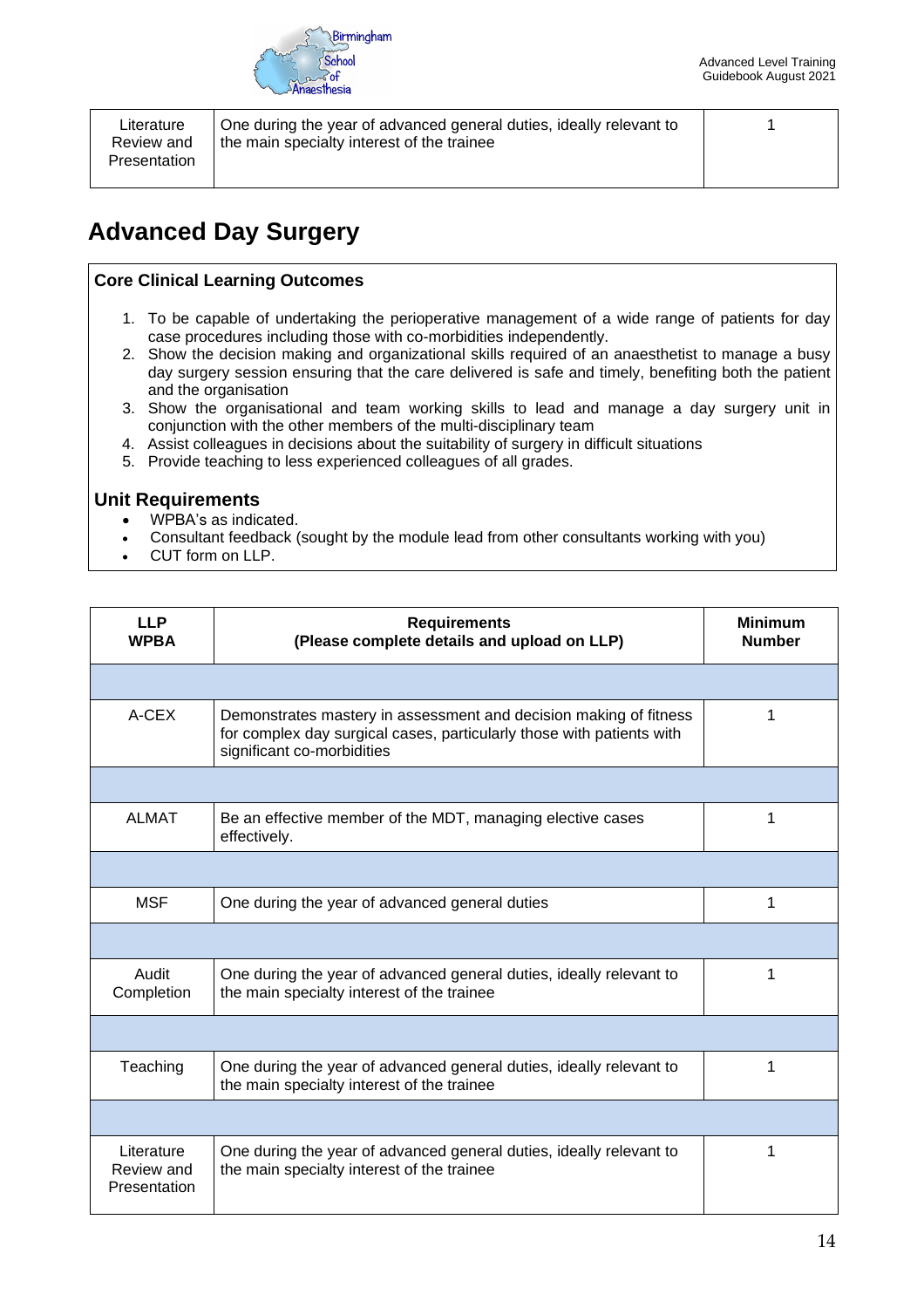

Advanced Level Training Guidebook August 2021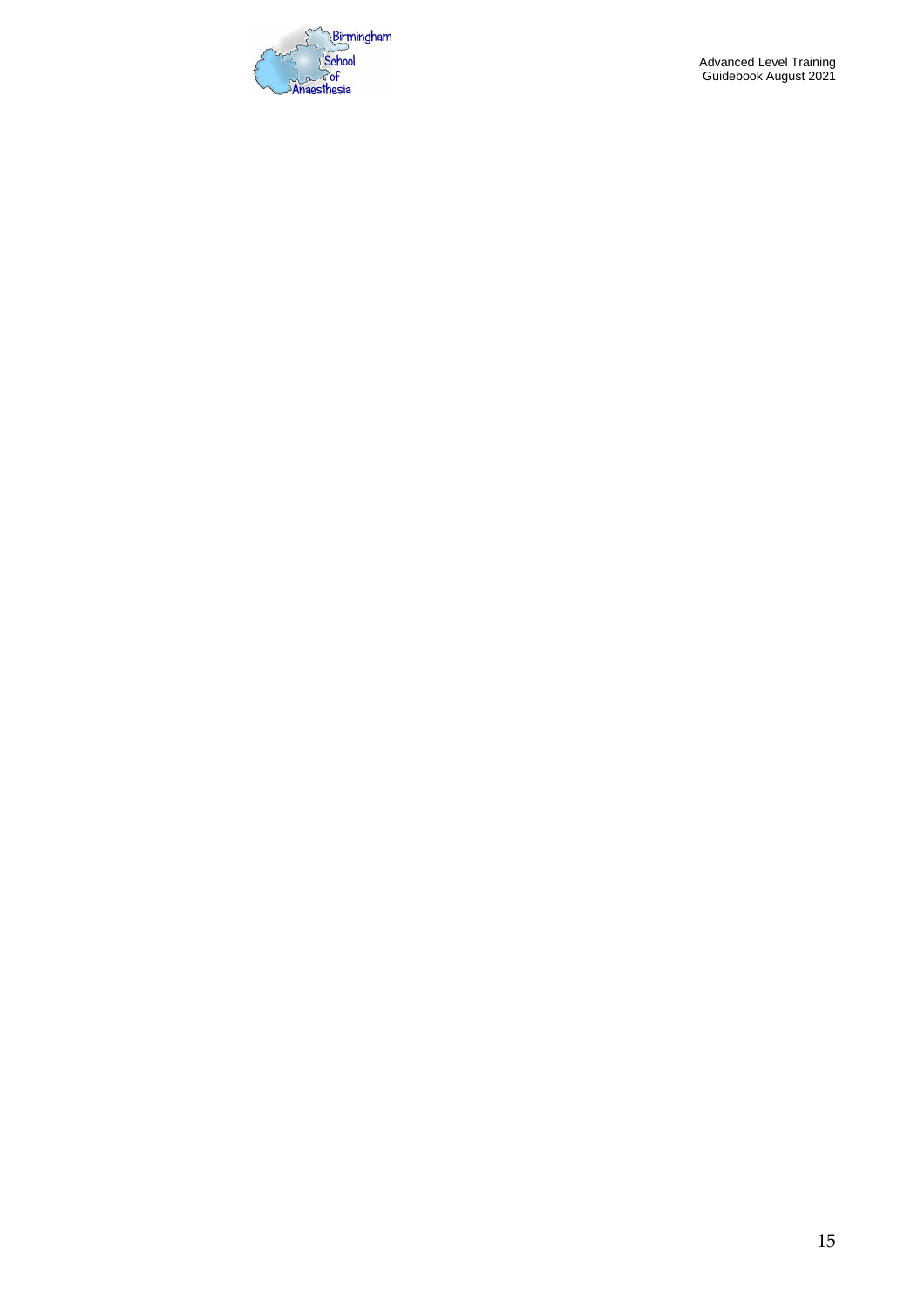

### **Sedation and Conscious Sedation for Dentistry**

This optional unit of training should only be undertaken once the higher unit of conscious sedation has been completed.

If trainees wish to undertake this advanced unit of training they should discuss this with their Training Programme Director

### **Core Clinical Learning Outcomes**

To be capable of delivering safe and effective peri-procedural conscious sedation to patients requiring a wide variety of complex investigative /treatment procedures independently; this implies an ability to;

- 1. Provide safe and effective sedation using a wide variety of techniques to best effect for patients and the organization, demonstrating a fundamental understanding of the problems encountered
- 2. Show the decision making and organizational skills required of an anaesthetist to manage patients requiring sedation in remote locations
- 3. To assist colleagues in decisions about the suitability of (frequently) invasive investigative/treatment procedures in difficult situations
- 4. Provide teaching to less experienced colleagues of all grades

- WPBA's as indicated.
- Consultant feedback (sought by the module lead from other consultants working with you)
- CUT form on LLP.

| <b>LLP</b><br><b>WPBA</b>                | <b>Requirements</b><br>(Please complete details and upload on LLP)                                                | <b>Minimum</b><br><b>Number</b> |
|------------------------------------------|-------------------------------------------------------------------------------------------------------------------|---------------------------------|
|                                          |                                                                                                                   |                                 |
| A-CEX                                    | Manage a complex case effectively                                                                                 |                                 |
|                                          |                                                                                                                   |                                 |
| <b>MSF</b>                               | One during the year of advanced general duties                                                                    | 1                               |
|                                          |                                                                                                                   |                                 |
| Audit/OI<br>Completion                   | One during the year of advanced general duties, ideally relevant to<br>the main specialty interest of the trainee |                                 |
|                                          |                                                                                                                   |                                 |
| Teaching                                 | One during the year of advanced general duties, ideally relevant to<br>the main specialty interest of the trainee |                                 |
|                                          |                                                                                                                   |                                 |
| Literature<br>Review and<br>Presentation | One during the year of advanced general duties, ideally relevant to<br>the main specialty interest of the trainee |                                 |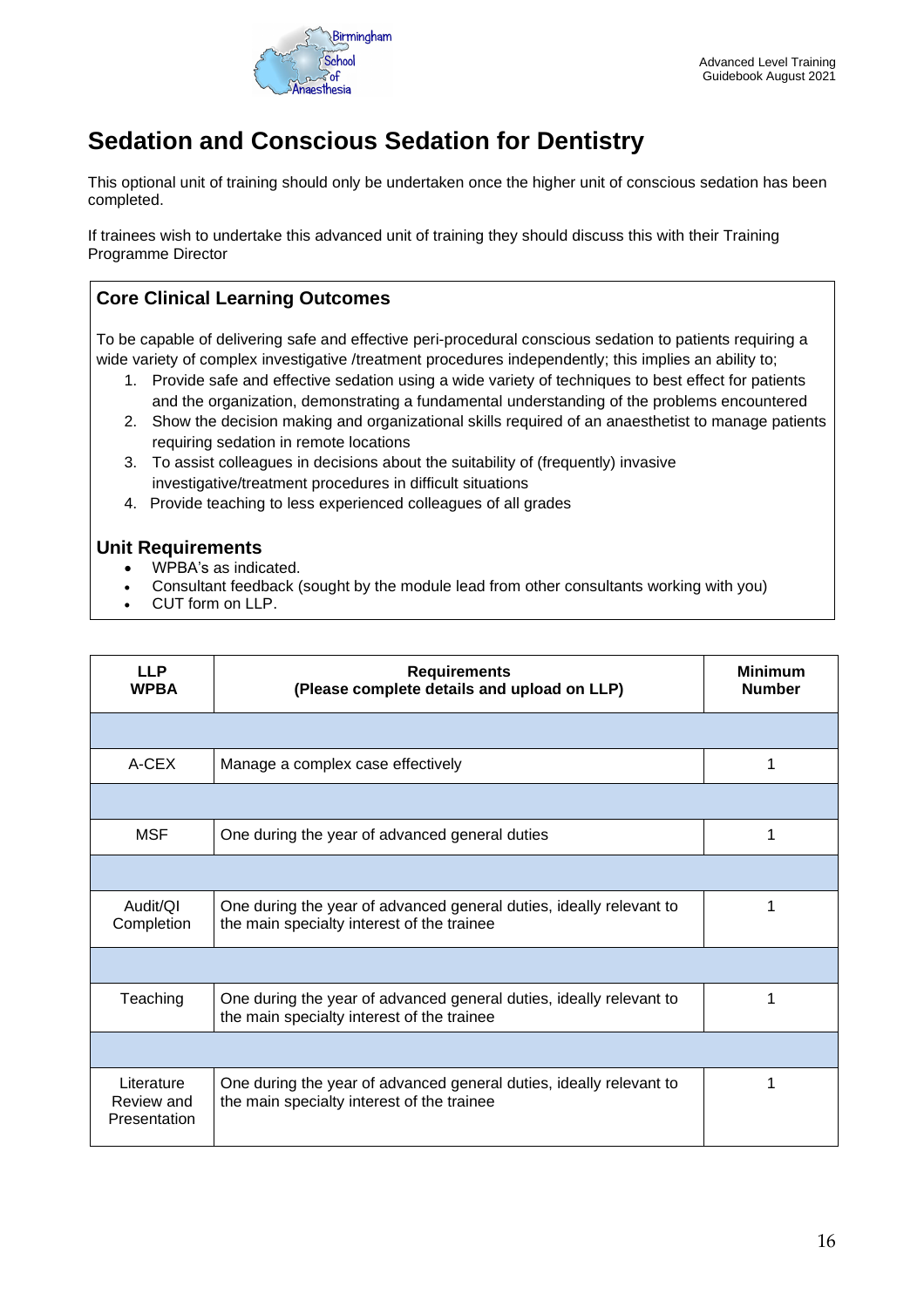

### **Advanced Orthopaedics**

#### **Core Clinical Learning Outcomes**

To be capable of undertaking the perioperative anaesthetic care for a wide variety of complex orthopaedic cases [including major spinal cases +/- pleural breech] and list management independently;

- 2. Provide perioperative anaesthetic care to a wide-range of surgical cases demonstrating a fundamental understanding of the problems encountered
- 3. Show the decision making and organizational skills required of an anaesthetist to manage busy operating sessions that involve patients having major orthopaedic surgery and ensuring that the care delivered is safe and timely, benefiting both the patient and the organisation
- 4. To assist colleagues in decisions about the suitability of surgery in difficult situations
- 5. Provide teaching to less experienced colleagues of all grades

- WPBA's as indicated.
- Consultant feedback (sought by the module lead from other consultants working with you)
- CUT form on LLP.

| <b>LLP</b><br><b>WPBA</b>                | <b>Requirements</b><br>(Please complete details and upload on LLP)                                                | Minimum<br><b>Number</b> |
|------------------------------------------|-------------------------------------------------------------------------------------------------------------------|--------------------------|
|                                          |                                                                                                                   |                          |
| CbD                                      | Case description of trainee/trainer choice                                                                        | 1                        |
|                                          |                                                                                                                   |                          |
| A-CEX                                    | Complex orthopaedic procedure                                                                                     | $\overline{2}$           |
|                                          | Major oncology case requiring orthopaedic surgery                                                                 |                          |
|                                          |                                                                                                                   |                          |
| <b>ALMAT</b>                             | Be an effective member of the MDT, managing elective and<br>emergency cases effectively.                          | 1                        |
|                                          |                                                                                                                   |                          |
| <b>MSF</b>                               | One during the year of advanced general duties                                                                    | 1                        |
|                                          |                                                                                                                   |                          |
| Audit<br>Completion                      | One during the year of advanced general duties, ideally relevant to<br>the main specialty interest of the trainee | 1                        |
|                                          |                                                                                                                   |                          |
| Teaching                                 | One during the year of advanced general duties, ideally relevant to<br>the main specialty interest of the trainee | 1                        |
|                                          |                                                                                                                   |                          |
| Literature<br>Review and<br>Presentation | One during the year of advanced general duties, ideally relevant to<br>the main specialty interest of the trainee | 1                        |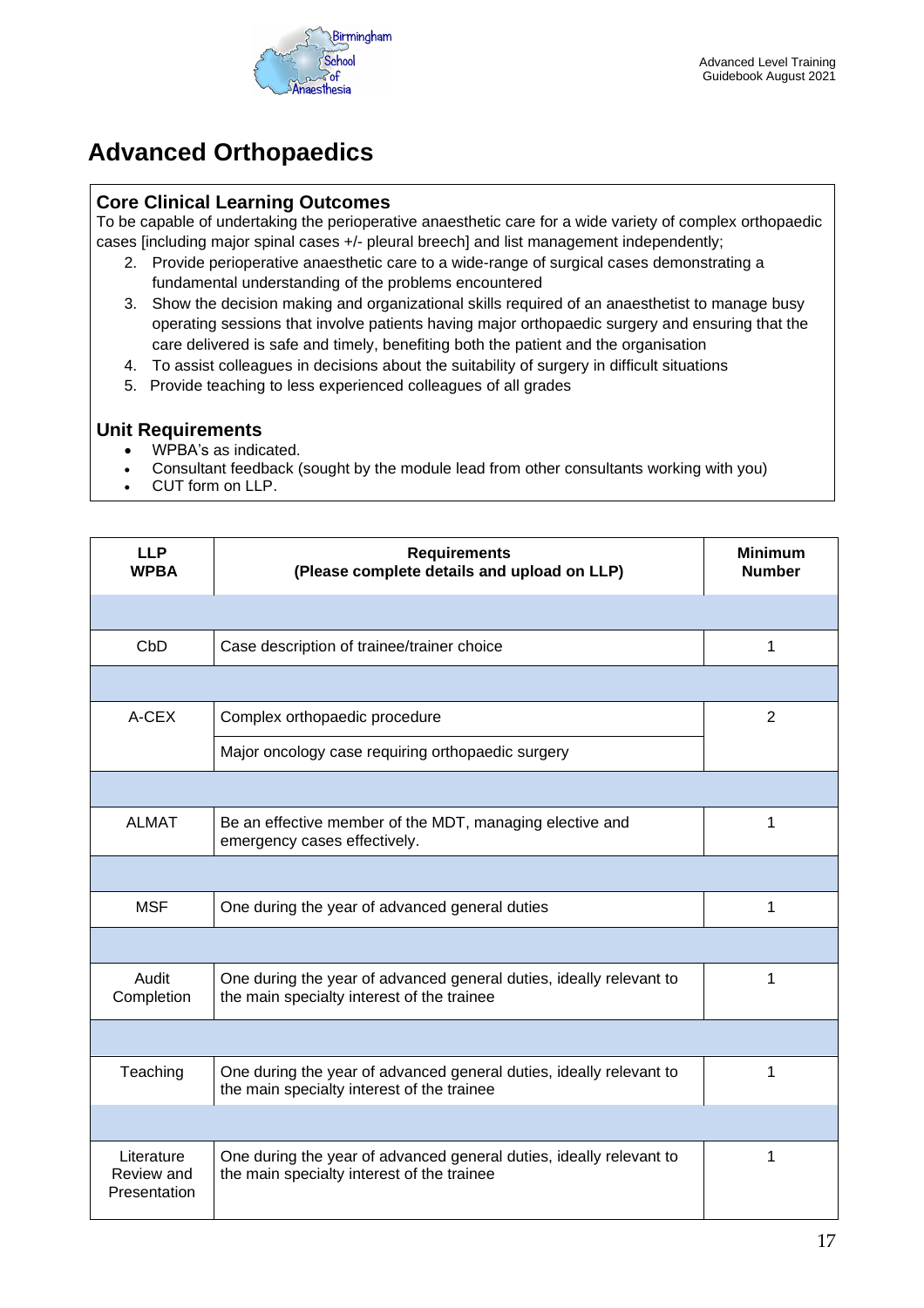

### **Advanced Perioperative Medicine**

### **Core Clinical Learning Outcomes**

This unit of training is designed to be completed over six to twelve months. It builds upon the competencies in core, intermediate and higher training. Trainees undertaking this unit of training should be conversant with the higher level competences.

- 1. To gain expertise in the clinical management of patients in the preoperative, intraoperative and both immediate and longer term postoperative periods.
- 2. To develop the expertise to take a lead in decision making about the suitability of high risk patients for surgery.
- 3. To develop the skills required to manage perioperative services, ensuring that the care delivered is safe and timely, benefiting both the patients and the organization.
- 4. To provide teaching to colleagues of all grades and specialties.
- 5. To develop local services and practice through the use of appropriate quality improvement projects.
- 6. To ensure that perioperative services are fully integrated, consistent and reliable and make efficient use of resources.
- 7. To work effectively in partnership with colleagues in other disciplines, including primary care.

- Mandatory to demonstrate evidence of teaching colleagues
- WPBA's as indicated +/- consultant feedback (as part of general duties)
- CUT form on LLP.

| <b>LLP</b><br><b>WPBA</b> | <b>Requirements</b><br>(Please complete details and upload on LLP)                                                                   | <b>Minimum</b><br><b>Number</b> |
|---------------------------|--------------------------------------------------------------------------------------------------------------------------------------|---------------------------------|
|                           |                                                                                                                                      |                                 |
| CbD                       | Demonstrate an in-depth knowledge of preoperative optimisation of<br>acute and chronic co-morbidity using an evidence based approach | 1                               |
|                           |                                                                                                                                      |                                 |
| A-CEX                     | Develops appropriate individualized perioperative plans for complex<br>patients                                                      | 1                               |
|                           |                                                                                                                                      |                                 |
| <b>ALMAT</b>              | Be an effective member of the MDT demonstrating effective team<br>working skils                                                      | 1                               |
|                           |                                                                                                                                      |                                 |
| <b>MSF</b>                | One during the year of advanced general duties                                                                                       | 1                               |
|                           |                                                                                                                                      |                                 |
| Audit<br>Completion       | One during the year of advanced general duties, ideally relevant to<br>the main specialty interest of the trainee                    | 1                               |
|                           |                                                                                                                                      |                                 |
| Teaching                  | Evidence of teaching to colleagues of all grades and specialties<br>relevant to perioperative medicine                               |                                 |
|                           |                                                                                                                                      |                                 |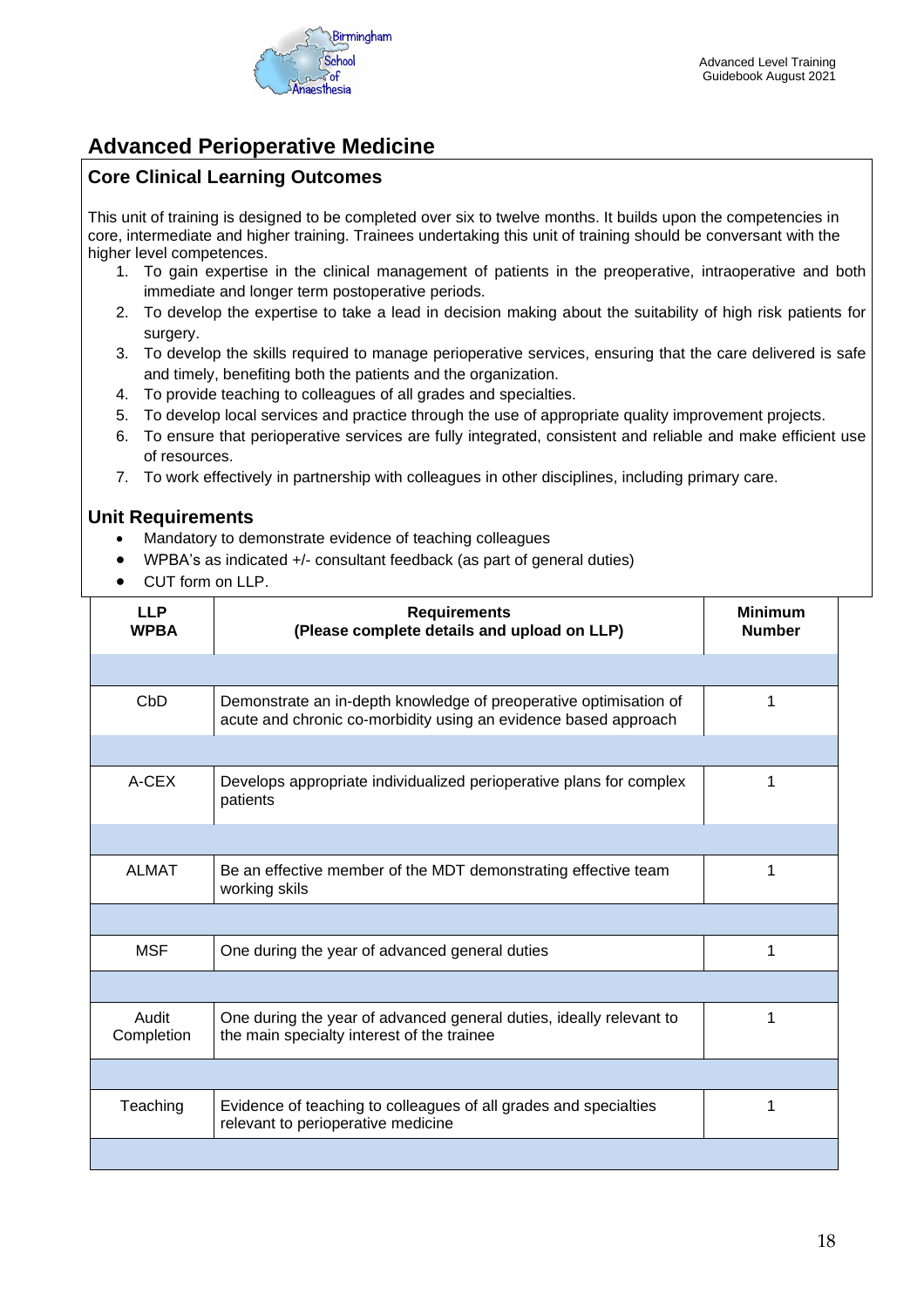

| Literature<br>Review and<br><b>Presentation</b> | One during the year of advanced general duties, ideally relevant to<br>the main specialty interest of the trainee |  |
|-------------------------------------------------|-------------------------------------------------------------------------------------------------------------------|--|
|                                                 |                                                                                                                   |  |

### **Advanced Regional**

### **Core Clinical Learning Outcomes**

- 1. Provide perioperative anaesthetic care to a wide-range of surgical cases performed under regional anaesthesia, demonstrating a fundamental understanding of the problems encountered
- 2. Show the decision making and organizational skills required of an anaesthetist to manage busy operating sessions that involve patients having regional anaesthesia as part of their anaesthetic planned care
- 3. Assist colleagues in decisions about the use of regional anaesthesia in difficult situations and where their use might be controversial
- 4. Provide advice to colleagues on the appropriate practice of regional anaesthesia.

- WPBA's as indicated.
- Consultant feedback (sought by the module lead from other consultants working with you)
- CUT form on LLP.

| <b>Requirements</b><br>(Please complete details and upload on LLP)                                                | Minimum<br><b>Number</b> |
|-------------------------------------------------------------------------------------------------------------------|--------------------------|
|                                                                                                                   |                          |
| Demonstrates the use of advanced ultrasound techniques The initial<br>placement and use of indwelling catheters   | 1                        |
|                                                                                                                   |                          |
| The initial placement and use of indwelling catheters                                                             | 4                        |
| Interscalene, supraclavicular, infraclavicular and axillary approaches<br>to the brachial plexus                  |                          |
| Thoracic paravertebral and interpleural blocks (optional)                                                         |                          |
| Lumbar plexus and combined lumbar plexus and sciatic blocks                                                       |                          |
|                                                                                                                   |                          |
| Be an effective member of the MDT, managing elective cases<br>effectively.                                        |                          |
|                                                                                                                   |                          |
| One during the year of advanced general duties                                                                    | 1                        |
|                                                                                                                   |                          |
| One during the year of advanced general duties, ideally relevant to<br>the main specialty interest of the trainee |                          |
|                                                                                                                   |                          |
| One during the year of advanced general duties, ideally relevant to<br>the main specialty interest of the trainee | 1                        |
|                                                                                                                   |                          |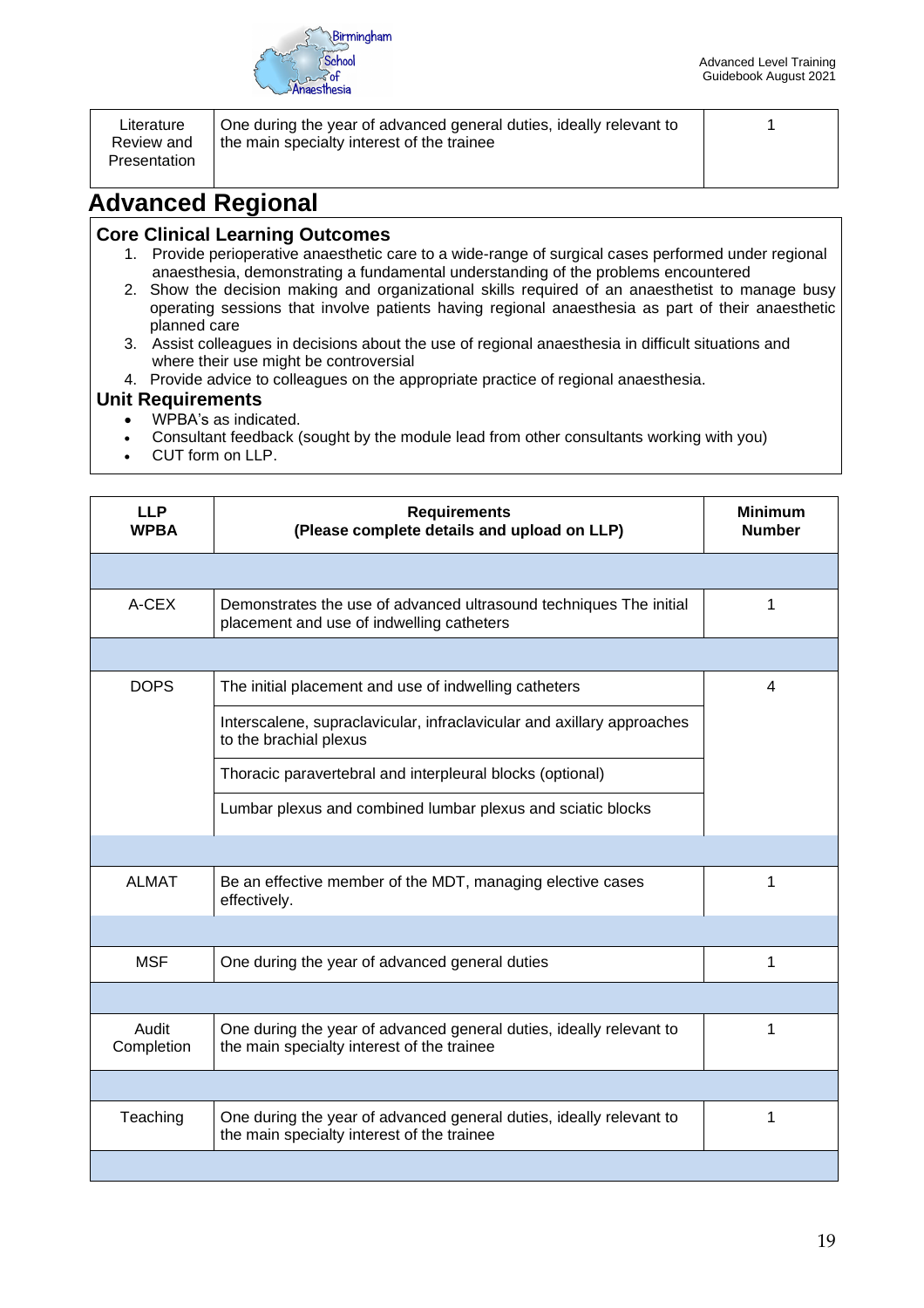

| Literature   | One during the year of advanced general duties, ideally relevant to |  |
|--------------|---------------------------------------------------------------------|--|
| Review and   | the main specialty interest of the trainee                          |  |
| Presentation |                                                                     |  |

Trainees completing advanced level regional anaesthesia are encouraged to attend a theoretical course on the use of ultrasound in regional anaesthesia.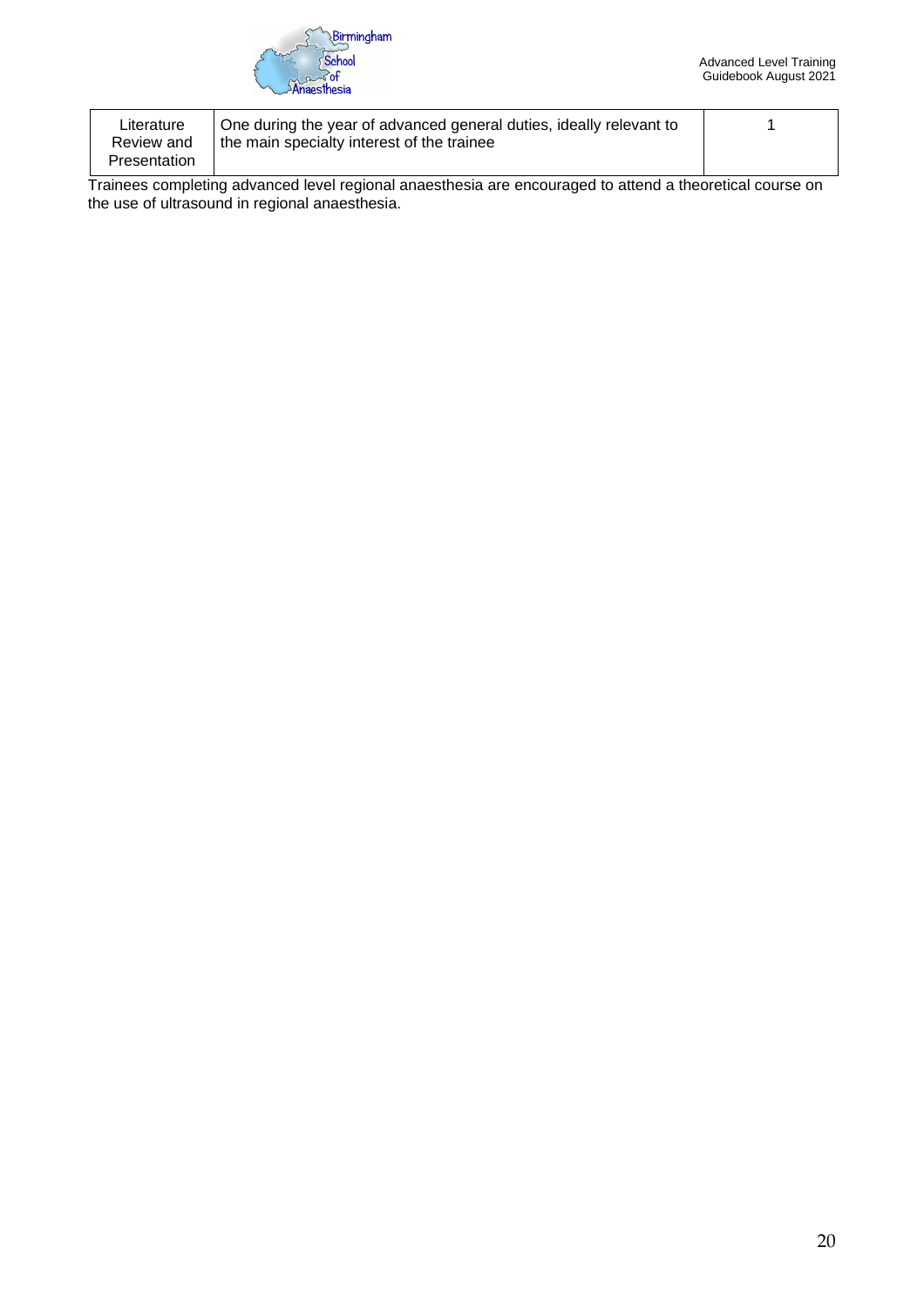

### **Advanced Trauma and stabilisation**

### **Core Clinical Learning Outcomes**

- 1. Provide leadership in the discussions with the emergency services managing the multiply injured patient at the site of injury through to arrival in the Emergency Department
- 2. Demonstrates good interpersonal skill, assertiveness [when needed] and leadership as Trauma Team Leader when leading the multi-disciplinary team that receives, assesses and delivers the necessary definitive care to the patient
- 3. Provides safe and effective anaesthetic care for a wide-range of complex cases including challenging head, airway, neck and spine, chest, abdominal, spinal, pelvic and limb, soft tissue and vascular trauma in both adults and children, demonstrating a fundamental understanding of the problems encountered
- 4. Show the decision making, organizational and communication skills required of a trauma team leader to manage a busy receiving area for patients with multiple injuries, ensuring that the care delivered is safe and timely, benefiting both the patient and the organisation
- 5. Assist colleagues in decisions about the suitability of surgery/further definitive care in difficult situations, lead discussions on end of life decisions with compassion, using appropriate language that can be understood by relatives and carers.

- WPBA's as indicated.
- Consultant feedback (sought by the module lead from other consultants working with you)
- CUT form on LLP.

| <b>LLP</b><br><b>WPBA</b>             | <b>Requirements</b><br>(Please complete details and upload on LLP)                                                                                                                                                                                                                 | <b>Minimum</b><br><b>Number</b> |
|---------------------------------------|------------------------------------------------------------------------------------------------------------------------------------------------------------------------------------------------------------------------------------------------------------------------------------|---------------------------------|
|                                       |                                                                                                                                                                                                                                                                                    |                                 |
| A-CEX                                 | Demonstrates ability to lead a multi-disciplinary trauma team, co-ordinating<br>and delivering the early hospital care of all types of complex multiply-injured<br>patients including, initial resuscitation and imaging, peri-operative care and<br>appropriate HDU/ICU admission |                                 |
|                                       |                                                                                                                                                                                                                                                                                    |                                 |
| <b>ALMAT</b>                          | Be an effective member of the MDT, managing elective cases effectively.                                                                                                                                                                                                            | 1                               |
|                                       |                                                                                                                                                                                                                                                                                    |                                 |
| <b>MSF</b>                            | One during the year of advanced general duties                                                                                                                                                                                                                                     | 1                               |
|                                       |                                                                                                                                                                                                                                                                                    |                                 |
| <b>Audit Completion</b>               | One during the year of advanced general duties, ideally relevant to the main<br>specialty interest of the trainee                                                                                                                                                                  | 1                               |
|                                       |                                                                                                                                                                                                                                                                                    |                                 |
| Teaching                              | One during the year of advanced general duties, ideally relevant to the main<br>specialty interest of the trainee                                                                                                                                                                  | 1                               |
|                                       |                                                                                                                                                                                                                                                                                    |                                 |
| Literature Review<br>and Presentation | One during the year of advanced general duties, ideally relevant to the main<br>specialty interest of the trainee                                                                                                                                                                  | 1                               |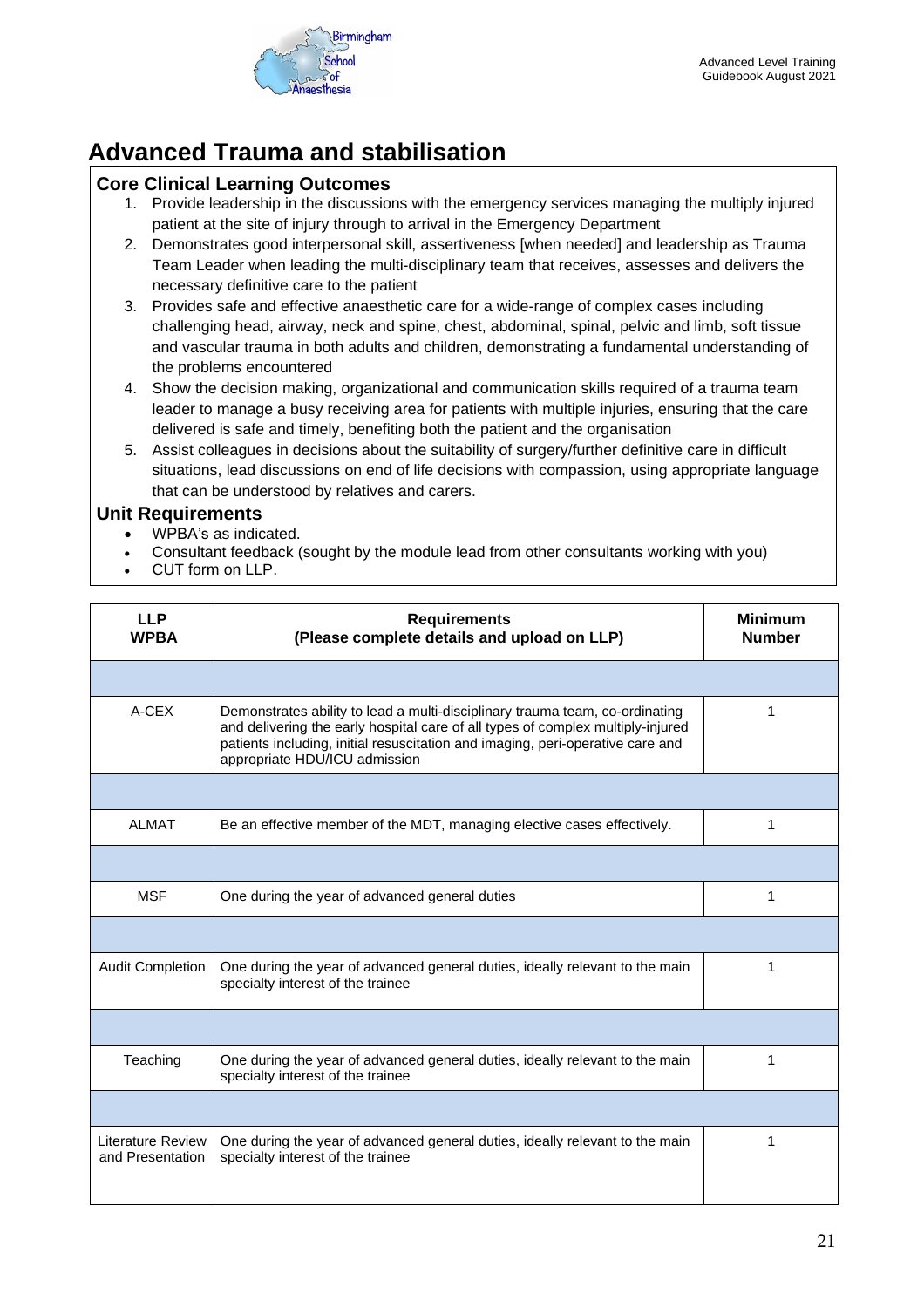

### **Transfer Medicine and Emergency Medical Retrieval**

This unit of training is aimed at those trainees with a specialist interest in transfer medicine and retrieval of patients requiring international transfer. It is expected that trainees will have completed the higher Trauma/Stabilisation units along with specialised training in the following as part of this unit:

- Pre-hospital training
- Emergency medical services training
- Basic aeronautical training
- Media training

If trainees wish to undertake this advanced unit of training they should discuss this with their Training Programme Director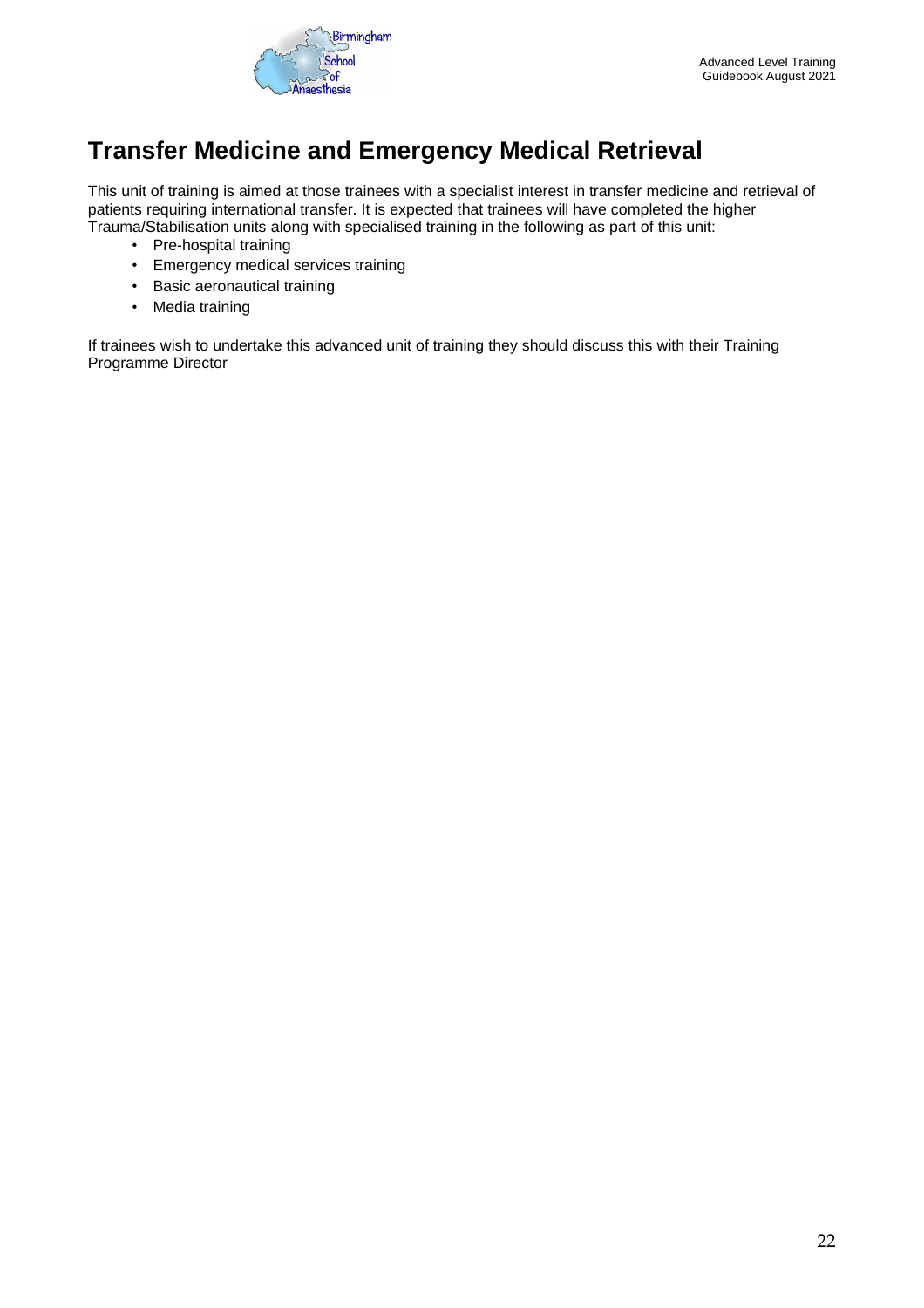

### **Advanced Modules not included in General Duties**

The following advanced modules are usually completed within a six month dedicated module.

- Thoracic Anaesthesia
- Cardiac Anaesthesia
- Neuroanaesthesia
- Obstetric Anaesthesia
- Anaesthesia for Burns/Plastics
- Paediatrics
- Management (can be undertaken simultaneously with other modules)
- Pain medicine ( usually 12 month module)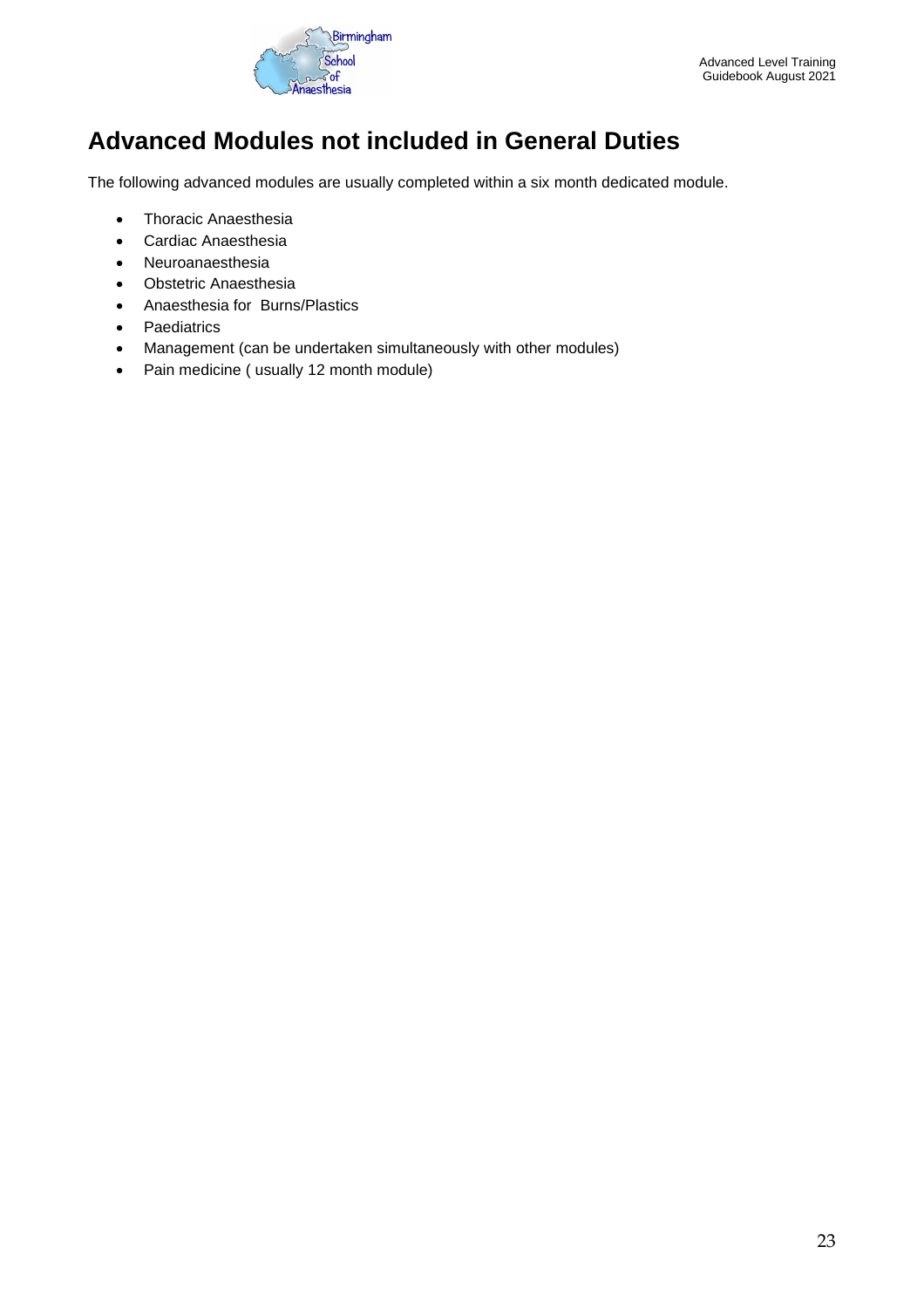

### **Advanced Thoracic Anaesthesia**

### **Core Clinical Learning Outcomes**

- 1. Provide perioperative anaesthetic care to a wide-range of thoracic cases demonstrating a fundamental understanding of the problems encountered
- 2. Show the decision making and organizational skills required of an anaesthetist to manage busy thoracic operating sessions ensuring that the care delivered to patients is safe and timely, benefiting both the patient and the organisation
- 3. Assist colleagues in decisions about the suitability of surgery in difficult situations
- 4. Provide teaching to less experienced colleagues of all grades

- WPBA's as indicated.
- Consultant feedback (sought by the module lead from other consultants working with you)
- CUT form on LLP.

| <b>LLP</b><br><b>WPBA</b>                | <b>Requirements</b><br>(Please complete details and upload on LLP)                       | <b>Minimum</b><br><b>Number</b> |
|------------------------------------------|------------------------------------------------------------------------------------------|---------------------------------|
|                                          |                                                                                          |                                 |
| C <sub>b</sub> D                         | Case description of trainee/trainer choice                                               | 1                               |
|                                          |                                                                                          |                                 |
| <b>ALMAT</b>                             | Be an effective member of the MDT, managing elective and<br>emergency cases effectively. | 1                               |
|                                          |                                                                                          |                                 |
| <b>MSF</b>                               | Completed during this advanced module                                                    | 1                               |
|                                          |                                                                                          |                                 |
| Audit<br>Completion                      | Relevant to thoracic anaesthesia                                                         | 1                               |
|                                          |                                                                                          |                                 |
| Teaching                                 | Relevant to thoracic anaesthesia                                                         | 1                               |
|                                          |                                                                                          |                                 |
| Literature<br>Review and<br>Presentation | Relevant to thoracic anaesthesia                                                         | 1                               |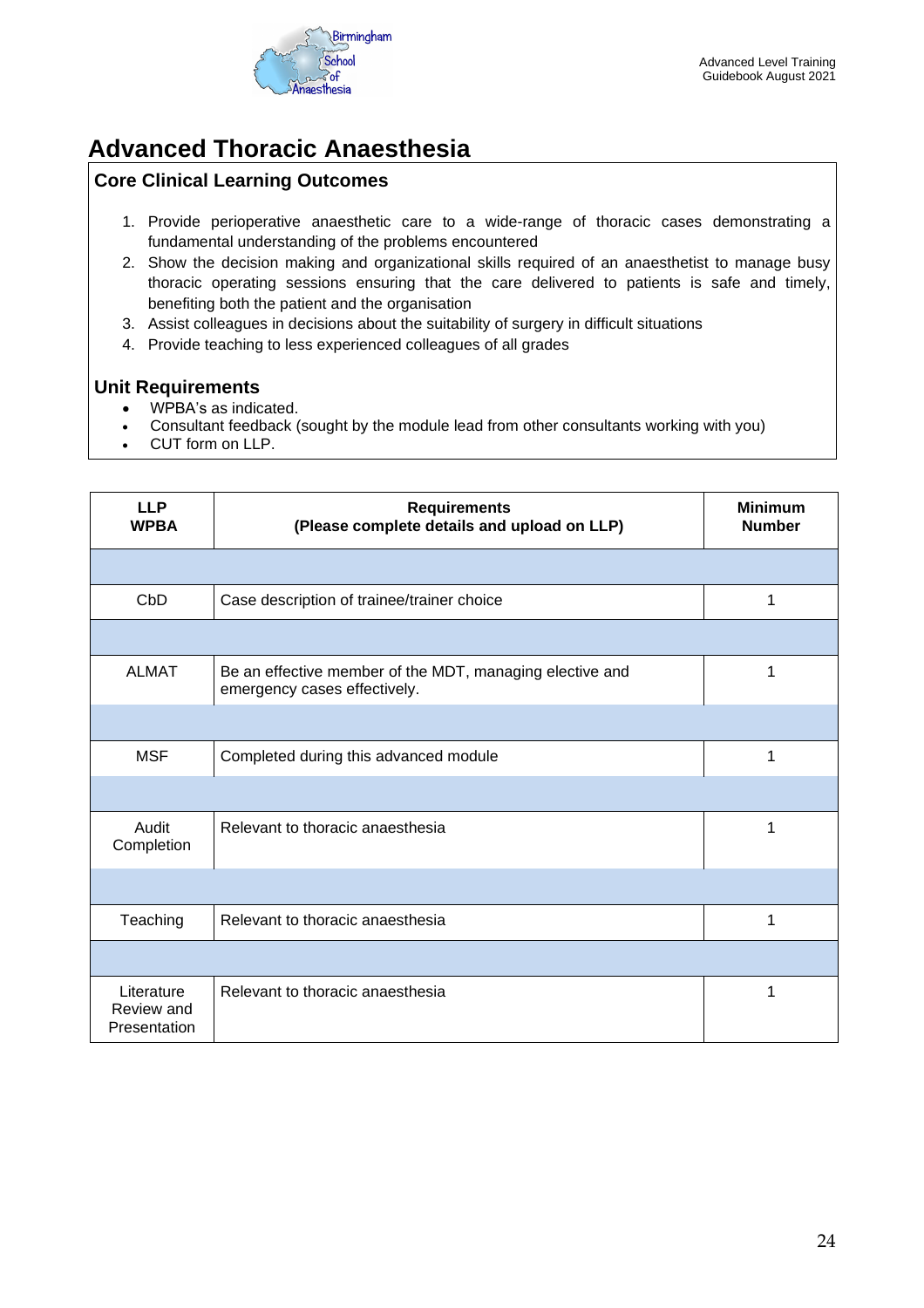

## **Advanced Cardiac Anaesthesia**

#### **Core Clinical Learning Outcomes**

- 1. To be capable of undertaking the perioperative anaesthetic care for a wide variety of complex cardiac surgical cases and cardiological procedures independently
- 2. Provide perioperative anaesthetic care to a wide-range of cases demonstrating a fundamental understanding of the problems encountered
- 3. Show the decision making and organizational skills required of an anaesthetist to manage busy cardiac operating sessions ensuring that the care delivered to patients is safe and timely, benefiting both the patient and the organisation
- 4. Assist colleagues in decisions about the suitability of surgery in difficult situations
- 5. Demonstrates advanced skills in image acquisition and interpretation for perioperative transoesophageal echocardiography and basic transthoracic echocardiography skills, to a level matching that of assessment by examination

#### **Unit Requirements**

- WPBA's as indicated.
- Consultant feedback (sought by the module lead from other consultants working with you)
- CUT form on LLP.

| <b>LLP</b><br><b>WPBA</b>                | <b>Requirements</b><br>(Please complete details and upload on LLP)                       | <b>Minimum</b><br><b>Number</b> |
|------------------------------------------|------------------------------------------------------------------------------------------|---------------------------------|
|                                          |                                                                                          |                                 |
| CbD                                      | Case description of trainee/trainer choice                                               | $\overline{2}$                  |
|                                          |                                                                                          |                                 |
| <b>DOPS</b>                              | Trans-oesophageal echocardiography                                                       | 1                               |
|                                          | Transthoracic echocardiography                                                           |                                 |
|                                          |                                                                                          |                                 |
| <b>ALMAT</b>                             | Be an effective member of the MDT, managing elective and<br>emergency cases effectively. | 1                               |
|                                          |                                                                                          |                                 |
| <b>ACEX</b>                              | Manage a complex case effectively                                                        | 1                               |
|                                          |                                                                                          |                                 |
| <b>MSF</b>                               | Completed during this advanced module                                                    | 1                               |
|                                          |                                                                                          |                                 |
| Audit<br>Completion                      | Relevant to cardiac anaesthesia                                                          | 1                               |
|                                          |                                                                                          |                                 |
| Teaching                                 | Relevant to cardiac anaesthesia                                                          | 1                               |
|                                          |                                                                                          |                                 |
| Literature<br>Review and<br>Presentation | Relevant to cardiac anaesthesia                                                          | 1                               |

Cardiac anaesthesia training at QEHB will also include release to Birmingham Heartlands Hospital for thoracic anaesthesia training.

For those trainees intending to pursue a career in cardiac anaesthesia training it is likely that a further period of training post CCT will be required in addition to the advanced training year.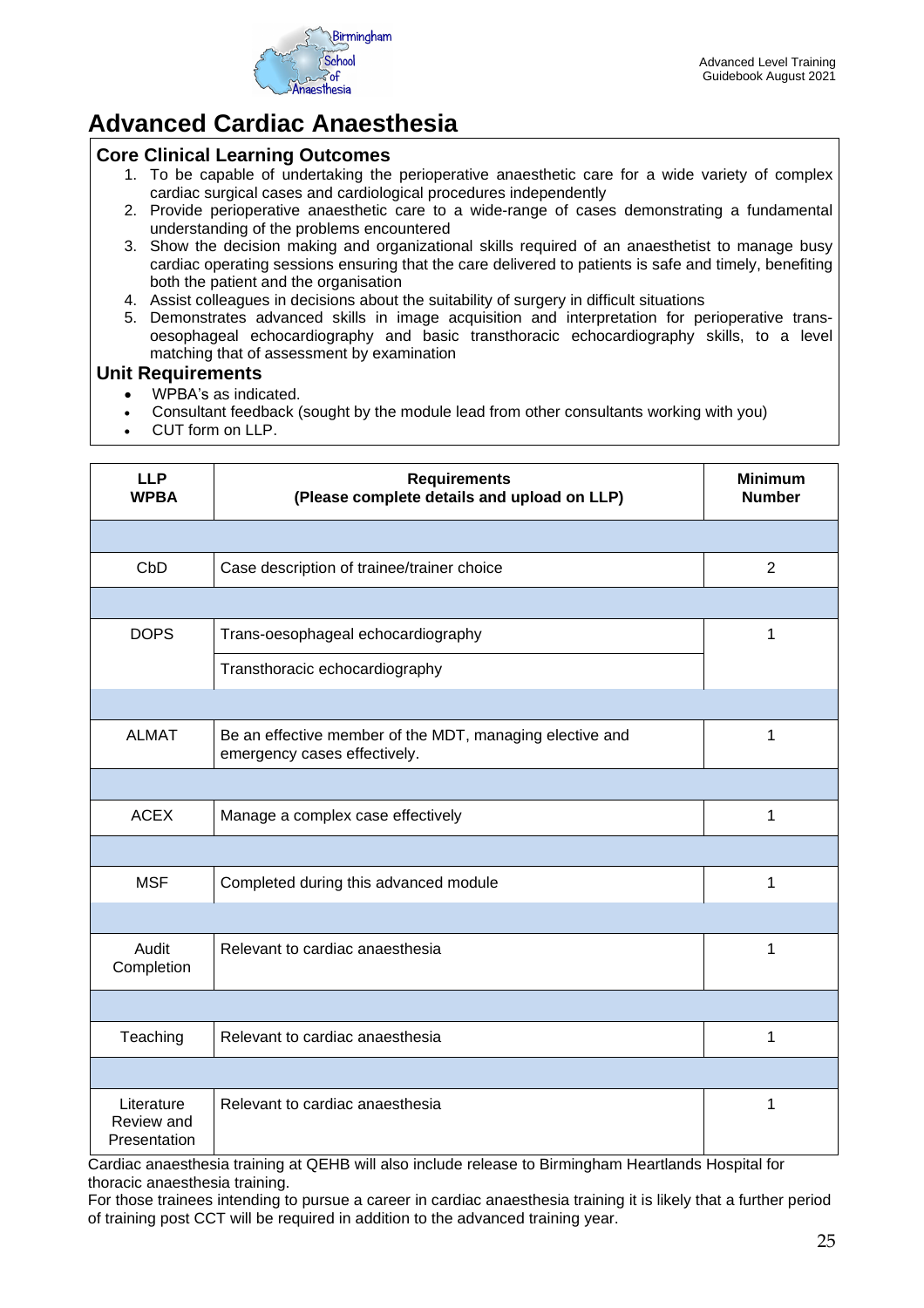

### **Advanced Neuroanaesthesia**

#### **Core Clinical Learning Outcomes**

- 1. Provide perioperative anaesthetic care to a wide variety of neurosurgical & neuroradiological cases independently demonstrating a fundamental understanding of the problems encountered
- 2. Show the decision making and organizational skills required of an anaesthetist to manage busy neurosurgery/neuroradiology sessions ensuring that the care delivered to patients is safe and timely, benefiting both the patient and the organisation
- 3. Provide clinical input and leadership where required in neuro postoperative care units (including HDUs)
- 4. To assist colleagues in decisions about the suitability of surgery in difficult situations.
- 5. Provide advice to colleagues on the appropriate practice of regional anaesthesia

#### **Unit Requirements**

- WPBA's as indicated.
- Consultant feedback (sought by the module lead from other consultants working with you)
- CUT form on LLP.

Number of supervised neurocritical care sessions 20 clinical sessions Number of unsupervised sessions (=remote, indirect supervision) 20 clinical sessions

| Other Activities: | Neurosurgical clinic x1       |
|-------------------|-------------------------------|
|                   | Cancer MDT x1                 |
|                   | Neurovascular MDT x1          |
|                   | Neurosurgical M&M meetings x1 |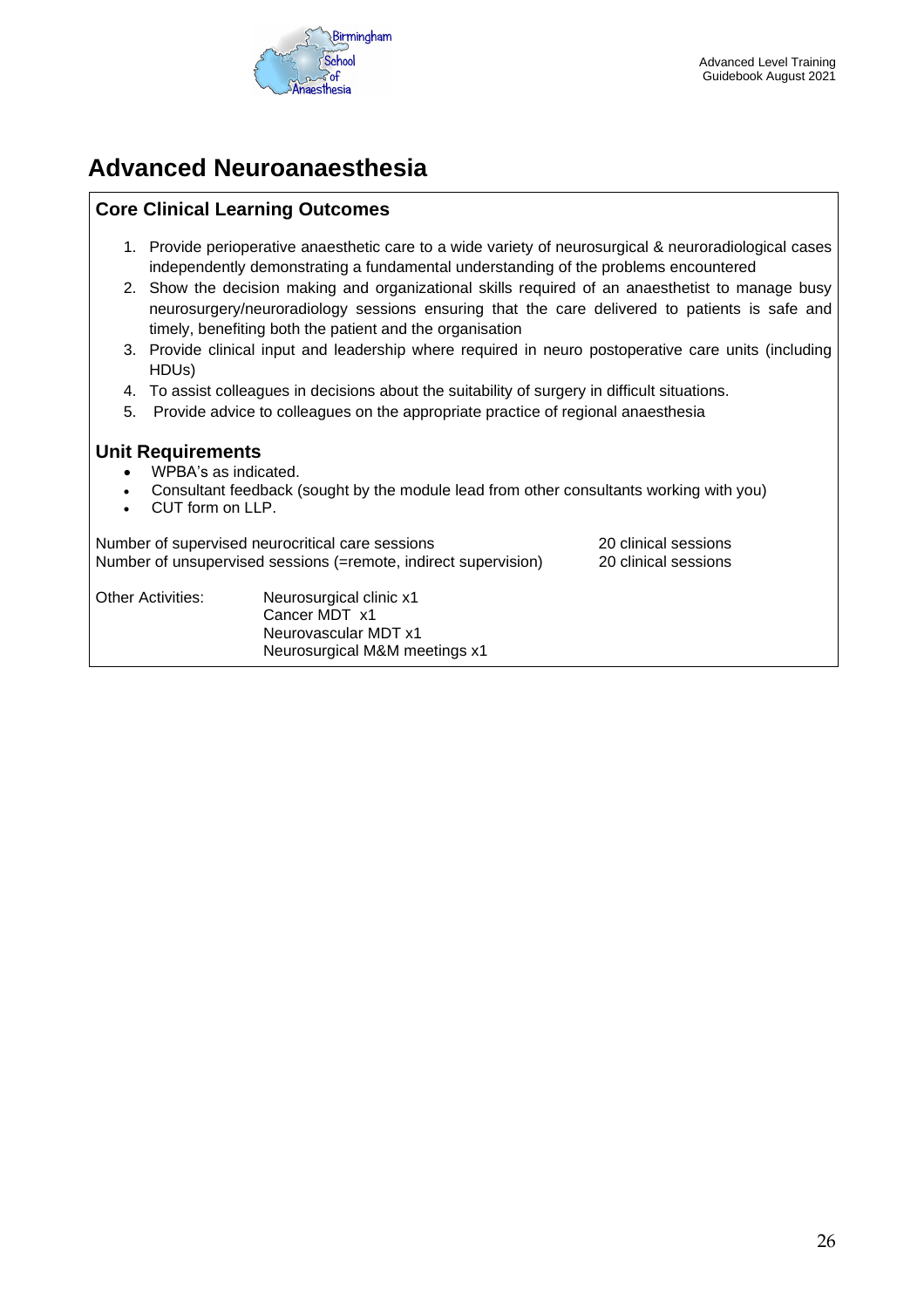

### **Advanced Neuroanaesthesia continued**

| <b>LLP</b><br><b>WPBA</b>                | <b>Requirements</b><br>(Please complete details and upload on LLP)                                                                                                           | <b>Minimum</b><br><b>Number</b> |
|------------------------------------------|------------------------------------------------------------------------------------------------------------------------------------------------------------------------------|---------------------------------|
|                                          |                                                                                                                                                                              |                                 |
| CbD                                      | Neuroradiology case e.g. MR imaging or embolisation of an<br>arteriovenous malformation                                                                                      | 3                               |
|                                          | Management in critical care of vasospasm after subarachnoid<br>haemorrhage                                                                                                   |                                 |
|                                          | Complex cranial surgery e.g. posterior fossa surgery in sitting<br>position or clipping of an intracranial aneurysm                                                          |                                 |
|                                          | Management of raised intracranial pressure in critical care                                                                                                                  |                                 |
|                                          |                                                                                                                                                                              |                                 |
| A-CEX                                    | Neuroradiology: Coiling of intracranial aneurysm                                                                                                                             | 3                               |
|                                          | Acoustic neuroma surgery                                                                                                                                                     |                                 |
|                                          | Complex spinal surgery involving instrumentation                                                                                                                             |                                 |
|                                          | Pre-operative assessment of a patient with co-morbidities for either<br>complex cranial surgery or complex spinal surgery (usually<br>performed in pre-op assessment clinic) |                                 |
|                                          |                                                                                                                                                                              |                                 |
| <b>ALMAT</b>                             | Be an effective member of the MDT, managing elective and<br>emergency cases effectively.                                                                                     | 1                               |
|                                          |                                                                                                                                                                              |                                 |
| <b>MSF</b>                               | Completed during this advanced module                                                                                                                                        | 1                               |
|                                          |                                                                                                                                                                              |                                 |
| Audit<br>Completion                      | Relevant to neuroanaesthesia                                                                                                                                                 | 1                               |
|                                          |                                                                                                                                                                              |                                 |
| Teaching                                 | Relevant to neuroanaesthesia                                                                                                                                                 | 1                               |
|                                          |                                                                                                                                                                              |                                 |
| Literature<br>Review and<br>Presentation | Relevant to neuroanaesthesia                                                                                                                                                 | 1                               |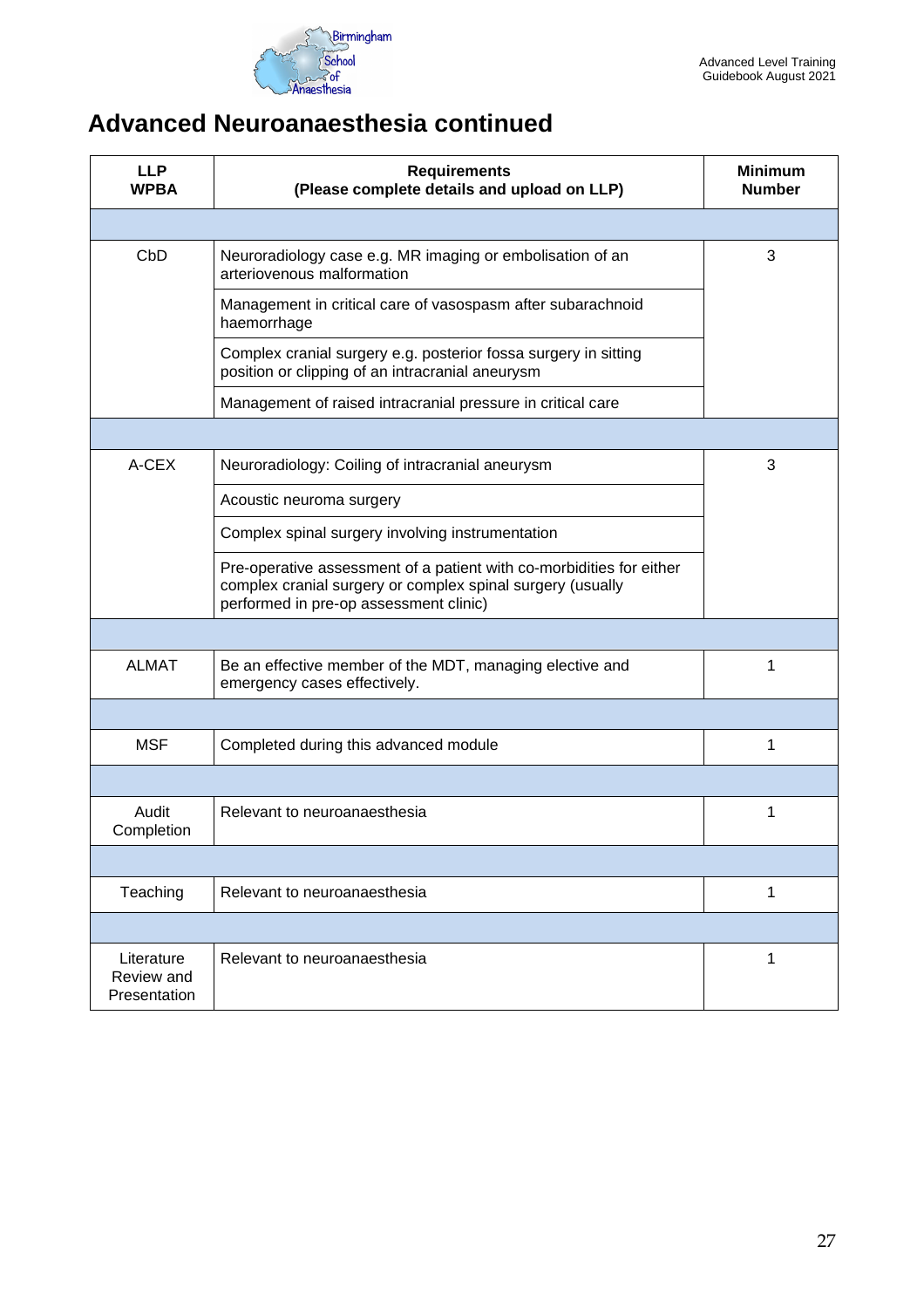

### **Advanced Obstetrics**

#### **Core Clinical Learning Outcomes**

To be capable of undertaking the perioperative anaesthetic care for a wide variety of complex obstetric cases and list management independently; this implies an ability to:

- 1. Provide perioperative anaesthetic care to a wide-range of obstetric cases performed both in the labour ward and theatre, demonstrating a fundamental understanding of the problems encountered
- 2. Show the decision making and organizational skills required of an anaesthetist to manage busy labour ward and operating sessions, ensuring that the care delivered is safe and timely, benefiting both patients and the organisation
- 3. To assist colleagues in decisions about the suitability of surgery in difficult situations
- 4. Provide teaching to less experienced colleagues of all members of the multi-disciplinary team.

- WPBA's as indicated.
- Consultant feedback (sought by the module lead from other consultants working with you)
- CUT form on LLP.

| <b>LLP</b><br><b>WPBA</b> | <b>Requirements</b><br>(Please complete details and upload on LLP)                                                                      | Minimum<br><b>Number</b> |
|---------------------------|-----------------------------------------------------------------------------------------------------------------------------------------|--------------------------|
|                           |                                                                                                                                         |                          |
| C <sub>b</sub> D          | Case description of trainee/trainer choice                                                                                              | 1                        |
|                           |                                                                                                                                         |                          |
| A-CEX                     | Management of high risk obstetric patient                                                                                               | 1                        |
|                           |                                                                                                                                         |                          |
| <b>ALMAT</b>              | Be an effective member of the MDT, managing elective and<br>emergency cases effectively and managing the workload on delivery<br>suite. | 1                        |
|                           |                                                                                                                                         |                          |
| <b>MSF</b>                | Completed during this advanced module                                                                                                   | 1                        |
|                           |                                                                                                                                         |                          |
| Audit<br>Completion       | Relevant to Obstetric Anaesthesia                                                                                                       | 1                        |
|                           |                                                                                                                                         |                          |
| Teaching                  | Anaesthetic trainees                                                                                                                    | 1                        |
|                           | Other such as midwives, parents                                                                                                         | 1                        |
|                           |                                                                                                                                         |                          |
| <b>Other Activities</b>   | Attendance at high risk antenatal assessment clinic                                                                                     | 1                        |
|                           | Attendance at ultrasound/doppler assessment clinic                                                                                      | 1                        |
|                           | Labour ward forum meeting                                                                                                               | 1                        |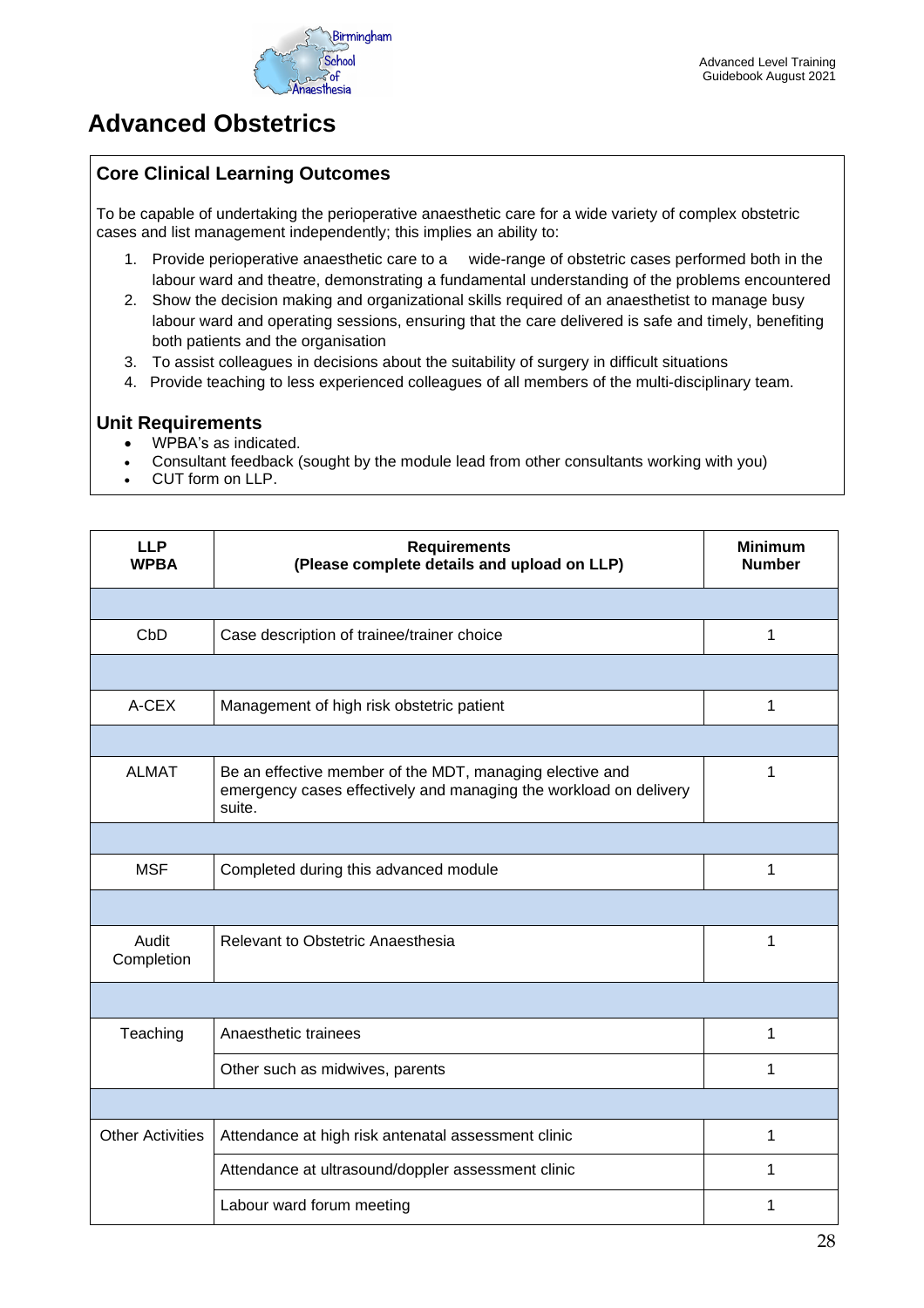

### **Advanced Paediatrics**

The advanced module at BCH is aimed at the trainee wishing to work as a lead anaesthetist in paediatric anaesthesia in a DGH setting or as a specialist paediatric anaesthetist in a tertiary setting. It is suggested that those wishing to pursue a career as a specialist paediatric anaesthetist will need to have at least 12 months additional clinical training in paediatric anaesthesia and that some of this time (up to three months in a twelve month period) should be spent in PICU.

Certain subspecialist areas of paediatric anaesthesia e.g. cardiac will need additional training time and they are not specifically covered here.

For those wishing to work as a lead paediatric anaesthetist in a DGH setting it is suggested that a period of six months in an advanced module would normally be adequate. The following details the knowledge and skills that could be acquired during an advanced module at BCH.

| Knowledge                                                                                                                                                                                                                                                               | 6 months | 12<br>months |
|-------------------------------------------------------------------------------------------------------------------------------------------------------------------------------------------------------------------------------------------------------------------------|----------|--------------|
| Is able to discuss in depth, compare and evaluate the strategies for managing<br>neonates and children with congenital diseases that have relevance to their<br>perioperative anaesthetic care.                                                                         | yes      | yes          |
| Has a detailed knowledge of provision of anaesthesia for paediatric day-case<br>surgery, including general surgery, urology, orthopaedics, dental and ENT.                                                                                                              | yes      | yes          |
| Discusses in depth the factors involved in development and running a paediatric<br>acute pain service.                                                                                                                                                                  | yes      | yes          |
| Has a detailed knowledge of paediatric resuscitation and stabilisation including<br>principles of neonatal and paediatric transfer.                                                                                                                                     | yes      | yes          |
| Has an understanding of consent in relation to procedures, restraint and research in<br>children and young people.                                                                                                                                                      | yes      | yes          |
| Has an in-depth understanding of child protection issues.                                                                                                                                                                                                               | yes      | yes          |
| Has a detailed understanding of congenital heart disease and the relevance to<br>providing anaesthesia care for cardiac and non-cardiac surgery.                                                                                                                        | optional | yes          |
| Has a detailed understanding of paediatric neurosurgery and craniofacial surgery<br>anaesthesia techniques.                                                                                                                                                             | optional | yes          |
| Has an understanding of anaesthesia for paediatric hepatobiliary surgery including<br>transplantation.                                                                                                                                                                  | optional | yes          |
| Has an understanding of provision of anaesthesia for paediatric burns patients<br>including acute major burns and reconstructive work.                                                                                                                                  | optional | yes          |
| Has an understanding of provision of anaesthesia for complex major general<br>surgery and urology, including thoracotomy / thoracoscopy.                                                                                                                                | optional | yes          |
| Has an understanding of anaesthesia for paediatric scoliosis surgery.                                                                                                                                                                                                   | optional | yes          |
| <b>Skills</b>                                                                                                                                                                                                                                                           | 6 months | 12<br>months |
| Demonstrates ability to manage the paediatric difficult airway, including fibreoptic<br>techniques.                                                                                                                                                                     | yes      | yes          |
| Performs advanced vascular access, including central venous & arterial cannulation<br>including familiarity and use of 2D ultrasound to assist with insertion techniques.                                                                                               | yes      | yes          |
| Is able to provide regional anaesthesia for paediatric day case surgery eg - caudal<br>block, ilioinguinal block, penile block, rectus sheath block.                                                                                                                    | yes      | yes          |
| Is able to provide neuraxial analgesia for small children and infants.                                                                                                                                                                                                  | optional | yes          |
| Demonstrates ability to provide sedation including the selection, management and<br>monitoring of children for diagnostic and therapeutic procedures, with particular<br>attention to working in areas outside the theatre suite but within the hospital<br>environment | yes      | yes          |
| Demonstrates effective leadership in resuscitation and stabilisation of the critically ill<br>child requiring transfer                                                                                                                                                  | yes      | yes          |
| Is able to communicate effectively with young children and adolescents                                                                                                                                                                                                  | yes      | yes          |
| Is able to provide anaesthesia to the very sick and or premature neonate                                                                                                                                                                                                | optional | yes          |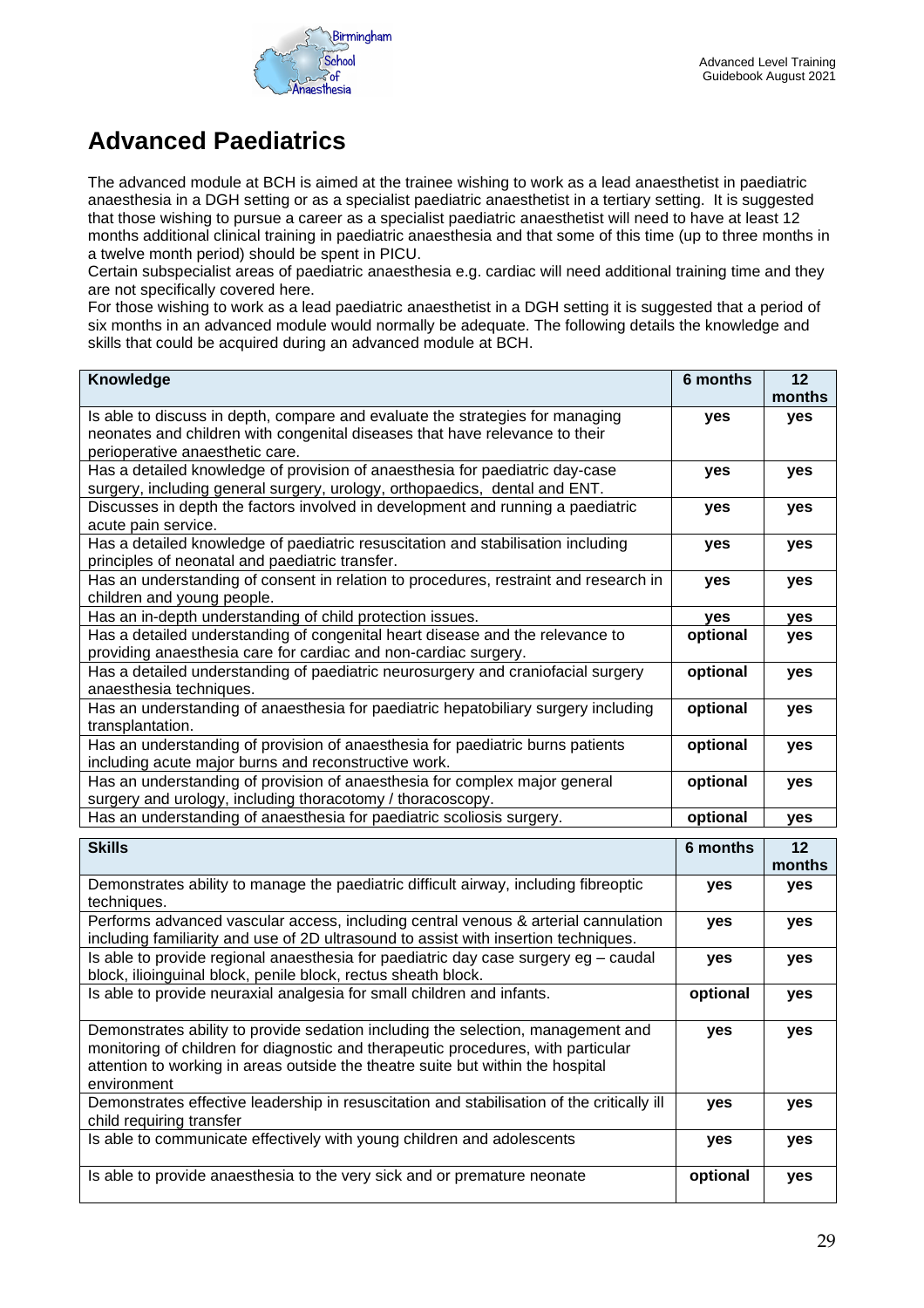

| <b>LLP</b><br><b>WPBA</b>                | <b>Requirements</b><br>(Please complete details and upload on LLP)                                                            | <b>Minimum</b><br><b>Number</b> |
|------------------------------------------|-------------------------------------------------------------------------------------------------------------------------------|---------------------------------|
|                                          |                                                                                                                               |                                 |
| CbD                                      | Case that demonstrates the 'Knowledge' domains mentioned above                                                                | 1                               |
|                                          |                                                                                                                               |                                 |
| A-Cex                                    | Case that demonstrates the 'Knowledge' domains mentioned above<br>Case that demonstrates the 'Skills' domains mentioned above | 1                               |
|                                          |                                                                                                                               |                                 |
| <b>DOPS</b>                              | Case that demonstrates the 'Skills' domains mentioned above                                                                   | 1                               |
|                                          |                                                                                                                               |                                 |
| <b>ALMAT</b>                             | Be an effective member of the MDT, managing elective and<br>emergency cases effectively.                                      | 1                               |
|                                          |                                                                                                                               |                                 |
| <b>MSF</b>                               | Completed during this advanced module                                                                                         | 1                               |
|                                          |                                                                                                                               |                                 |
| Audit<br>Completion                      | Relevant to paediatric anaesthesia or intensive care                                                                          | 1                               |
|                                          |                                                                                                                               |                                 |
| Teaching                                 | Relevant to paediatric anaesthesia or intensive care                                                                          | 1                               |
|                                          |                                                                                                                               |                                 |
| Literature<br>Review and<br>Presentation | Relevant to paediatric anaesthesia or intensive care                                                                          | 1                               |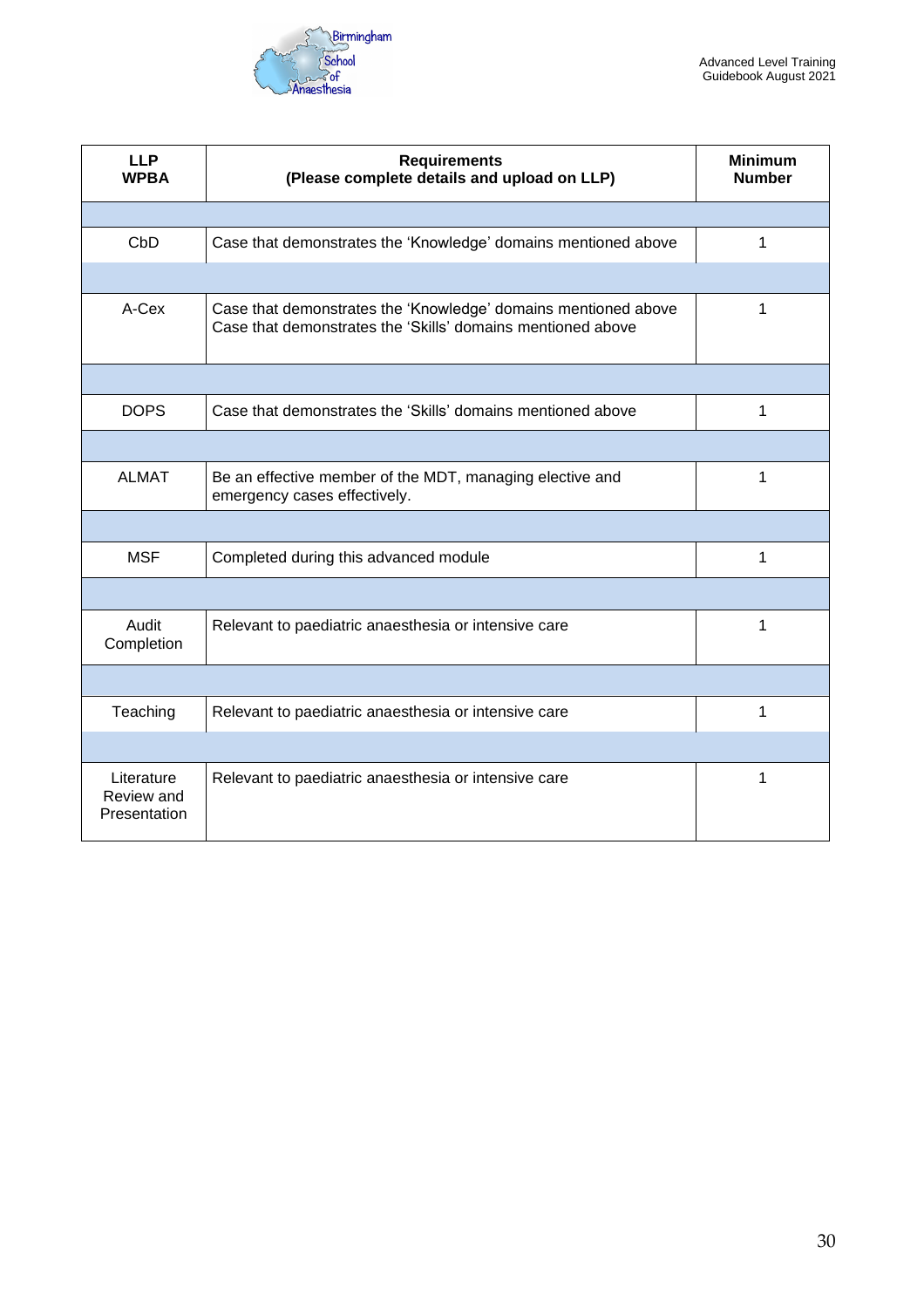

### **Advanced Anaesthesia for Plastics/Burns**

### **Core Clinical Learning Outcomes**

To be capable of undertaking the perioperative anaesthetic care for a wide variety of complex plastics and burns cases independently; this implies an ability to:

- 1. Manage perioperative anaesthetic care for highly complex plastics and burns cases independently [including major reconstructive surgery] demonstrating a fundamental understanding of the problems encountered
- 2. Show the decision making and organizational skills required of an anaesthetist to manage busy operating sessions that involve patients having major plastics and burns surgery ensuring that the care delivered is safe and timely, benefiting both the patient and the organisation
- 3. To assist colleagues in decisions about the suitability of surgery in difficult situations
- 4. Anaesthetise adult patients for major burns excision & grafting surgery independently.

- WPBA's as indicated.
- Consultant feedback (sought by the module lead from other consultants working with you)
- CUT form on LLP.

| <b>LLP</b><br><b>WPBA</b>                | <b>Requirements</b><br>(Please complete details and upload on LLP)                       | <b>Minimum</b><br><b>Number</b> |
|------------------------------------------|------------------------------------------------------------------------------------------|---------------------------------|
|                                          |                                                                                          |                                 |
| CbD                                      | Free flap surgery                                                                        |                                 |
|                                          |                                                                                          |                                 |
| A-CEX                                    | Anaesthesia for primary excision and grafting of burn                                    | 1                               |
|                                          | ITU ward round and discussion with relatives                                             |                                 |
|                                          |                                                                                          |                                 |
| <b>DOPS</b>                              | Regional anaesthesia for plastics/burns case                                             | 1                               |
|                                          |                                                                                          |                                 |
| <b>ALMAT</b>                             | Be an effective member of the MDT, managing elective and<br>emergency cases effectively. | 1                               |
|                                          |                                                                                          |                                 |
| <b>MSF</b>                               | Completed during this advanced module                                                    | 1                               |
|                                          |                                                                                          |                                 |
| Audit<br>Completion                      | Relevant to burns or plastics                                                            | 1                               |
|                                          |                                                                                          |                                 |
| Teaching                                 | Relevant to burns or plastics                                                            | 1                               |
|                                          |                                                                                          |                                 |
| Literature<br>Review and<br>Presentation | Relevant to burns or plastics                                                            | 1                               |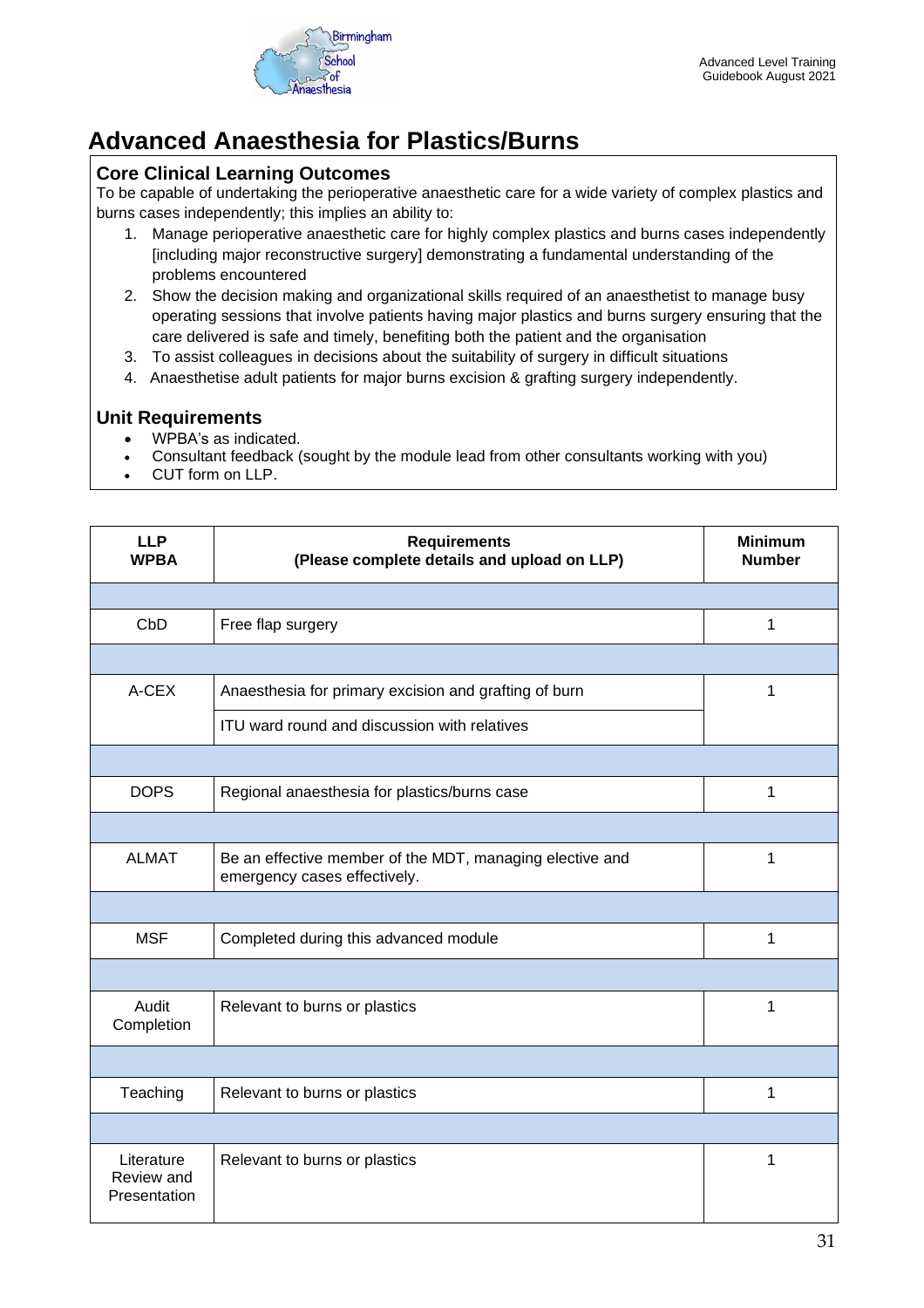

### **Management**

Where trainees are undertaking this module in association with a formal university based qualification in management at the advanced diploma or masters level then the requirements of this module can be varied to reconcile them with the work and assessment tasks required for that qualification.

This MUST be agreed by the RCoA and the GMC in advance.

Trainees are able to undertake this module during ST5 if the opportunity arises.

### **Core Clinical Learning Outcomes**

- 1. Understands the management process and structures at Trust level. Knows the functions of the various management and administrative departments and how they communicate and cooperate.
- 2. Understands the national processes by which health policy is developed, promoted, disseminated, introduced and monitored
- 3. Able to plan a project involving change and characterise the steps in its development
- 4. Has a deep understanding of the role of the different professionals in the organisation of the health service and knows the importance of encouraging inter-professional understanding and working.

- WPBA's as indicated.
- Consultant feedback (sought by the module lead from other consultants working with you)
- CUT form on LLP.

| <b>LLP</b><br><b>WPBA</b> | <b>Requirements</b><br>(Please complete details and upload on LLP)                                                                        | <b>Minimum</b><br><b>Number</b> |
|---------------------------|-------------------------------------------------------------------------------------------------------------------------------------------|---------------------------------|
|                           |                                                                                                                                           |                                 |
| Reflective<br>Portfolio   | Maintains reflective portfolio of secondment including detailed report<br>of a 'project'                                                  | 1                               |
|                           | Presents a synopsis of their experiences as an advanced<br>management trainee in a local educational forum and obtains formal<br>feedback | 1                               |
|                           |                                                                                                                                           |                                 |
| <b>MSF</b>                | Completed during this advanced module, relevant to the<br>management role being undertaken                                                | 1                               |
|                           |                                                                                                                                           |                                 |
| Audit<br>Completion       | Relevant to management                                                                                                                    |                                 |
|                           |                                                                                                                                           |                                 |
| Teaching                  | Relevant to management                                                                                                                    |                                 |
|                           |                                                                                                                                           |                                 |
| <b>Other Activities</b>   | Management course/ local multi-specialty/inter-professional event<br>attendance                                                           |                                 |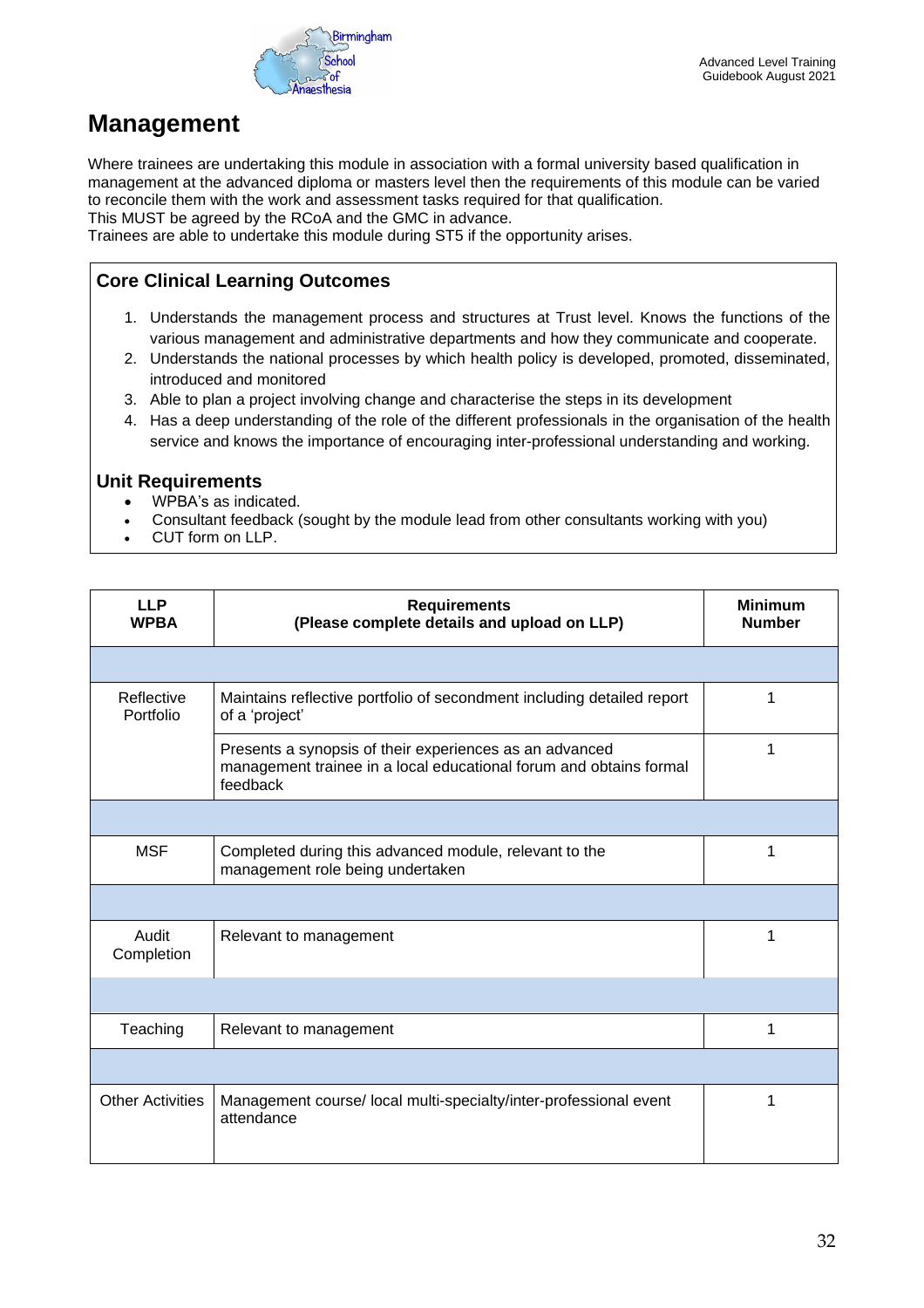

### **Pain Medicine**

#### **Core Clinical Learning Outcomes**

To be capable of delivering all aspects of pain medicine as an independent practitioner. This implies: 1.Having a comprehensive knowledge of Pain Medicine service delivery

2. Being able to assess a wide variety of patients with pain using a biopsychosocial model including, history taking, physical examination, psychological assessment and interpretation of investigations

3. Being aware of the treatment options available to provide effective management for patients with acute, chronic and cancer pain

4. Becoming technically proficient in a range of procedures for Pain Medicine

5. Having the communication and organisational skills to be an effective member of the multi-disciplinary Pain Medicine team

6. Demonstrates empathy when caring for patients with pain

7. Providing clinical leadership in the development of comprehensive pain medicine services, for the benefit of both patients and the organisation

8. Acting as an effective teacher of Pain Medicine topics

9. Being able to assess evidence from research related to Pain Medicine

- WPBA's as indicated.
- Consultant feedback (sought by the module lead from other consultants working with you)
- CUT form on LLP.

| <b>LLP</b><br><b>WPBA</b>                | <b>Requirements</b><br>(Please complete details and upload on LLP)                                          | <b>Minimum</b><br><b>Number</b> |
|------------------------------------------|-------------------------------------------------------------------------------------------------------------|---------------------------------|
|                                          |                                                                                                             |                                 |
| CbD                                      | Case description of trainee/trainer choice                                                                  | 1                               |
|                                          |                                                                                                             |                                 |
| A-CEX                                    | Manage a complex case effectively                                                                           | 2                               |
|                                          |                                                                                                             |                                 |
| <b>DOPS</b>                              | Procedure of trainee/trainer choice                                                                         | 1                               |
|                                          |                                                                                                             |                                 |
| <b>MSF</b>                               | One during the year of advanced pain                                                                        | 1                               |
|                                          |                                                                                                             |                                 |
| Audit<br>Completion                      | One during the year of advanced training, ideally relevant to the main<br>specialty interest of the trainee | 1                               |
|                                          |                                                                                                             |                                 |
| Teaching                                 | One during the year of advanced training, ideally relevant to the main<br>specialty interest of the trainee | 1                               |
|                                          |                                                                                                             |                                 |
| Literature<br>Review and<br>Presentation | One during the year of advanced training, ideally relevant to the main<br>specialty interest of the trainee | 1                               |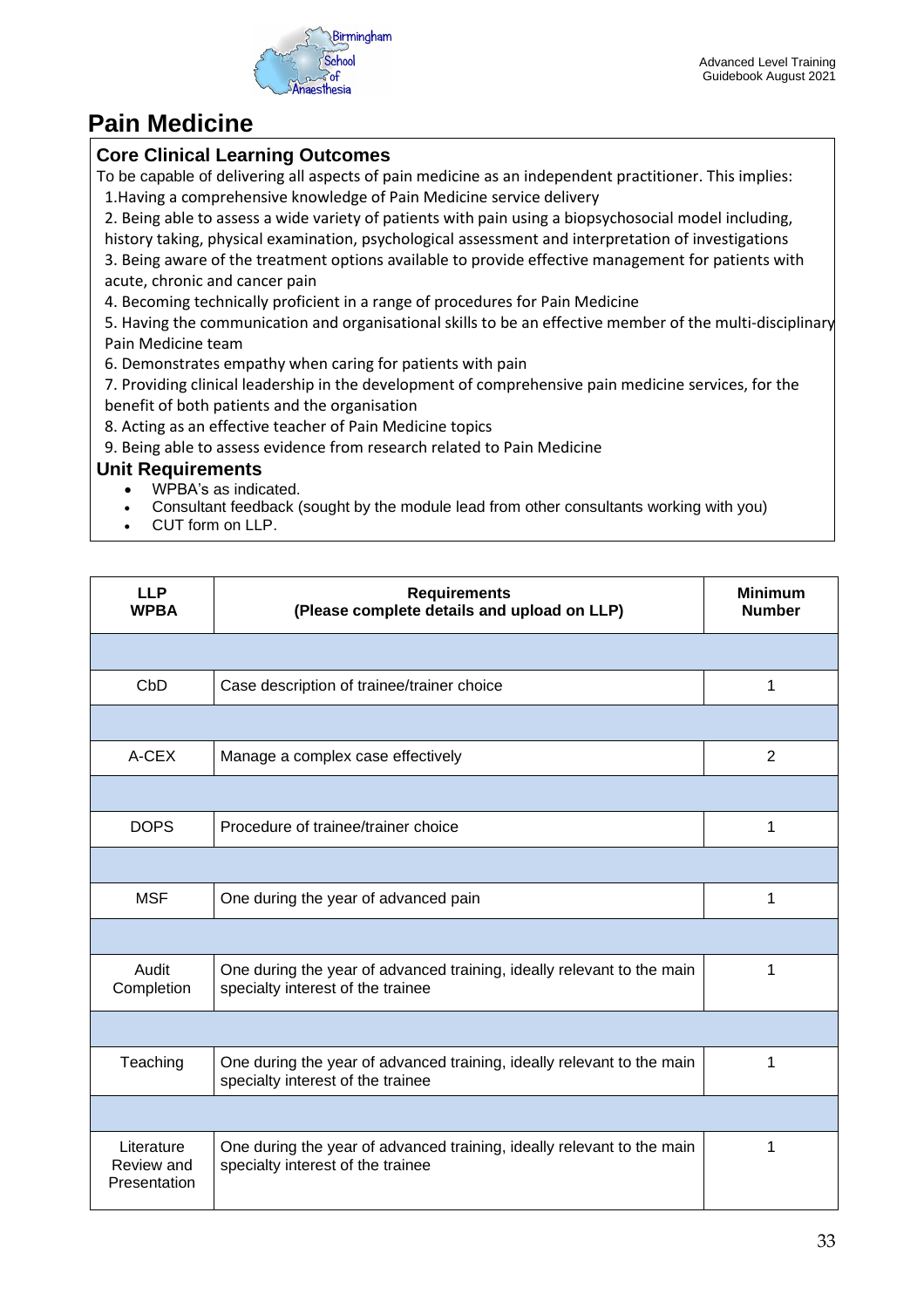

# **Domain 1 – Clinical Practice**

**Highly specific clinical competencies are not identified as each trainee's focus and career intention will be different and, in many cases, be dependent upon the availability of patients that present uncommon challenges; knowledge and skills are combined as this is most appropriate at the intended level of practice**

Demonstrates mastery of all aspects of clinical care in all clinical situations regularly encountered in the chosen area of practice and shows clear understanding of:

1. Why effective decision making, communication, team-working and organisation skills are required by anaesthetists to ensure clinical sessions are delivered safely, efficiently and effectively to the benefit of both patients and the organisation; this implies an ability to recognise the importance of providing overall leadership of the multi-disciplinary team when necessary

2. How to utilise the time allocated to clinical sessions effectively for patient care, without compromising safety

3. The central role human factors plays in developing a culture of safe practice and how collaboration and team-working enhances safety

Demonstrates and teaches safe behaviours in prescribing practice to all members of the multi-disciplinary team

Demonstrates and teaches how to obtain consent from patients in all situations showing compassion and understanding; this includes patients where there are difficulties with communication capacity

Demonstrates safe practice in clinical care in those less common clinical situations in the chosen area of practice where mastery has not yet been achieved

Shows mastery in some complex clinical situations when patients requiring difficult or dangerous interventions, providing advice to other team members and participating in the planning of complex procedures

Reflects on own clinical practice in order to achieve insight and :

1.Strives to correct deficiencies identified

2. Seeks learning opportunities and integrates new knowledge into clinical practice

Identifies opportunities to promote changes in lifestyle and other actions which will improve health and/or disease outcomes positively

Provides appropriate advice to others regarding the proper management of clinical problems

Shows the necessary maturity to guide the choice of audit cycle/quality improvement projects in developing practice

Promptly acknowledges mistakes and mishaps and demonstrates the ability to lead in managing errors including:

1.Talking to patients about untoward events, apologizing appropriately, providing clear explanations acting with integrity and offering the necessary support

2.Leading de-briefs with all the staff involved

Implementing procedures to effect a full investigation

3.Openess and honesty at all times

4.The ability to learn from the errors and lead safety improvements to minimize likely recurrence

| LLP WPBA     | <b>Minimum number</b> |
|--------------|-----------------------|
| A-CEX        |                       |
| <b>ALMAT</b> |                       |
| <b>CBD</b>   |                       |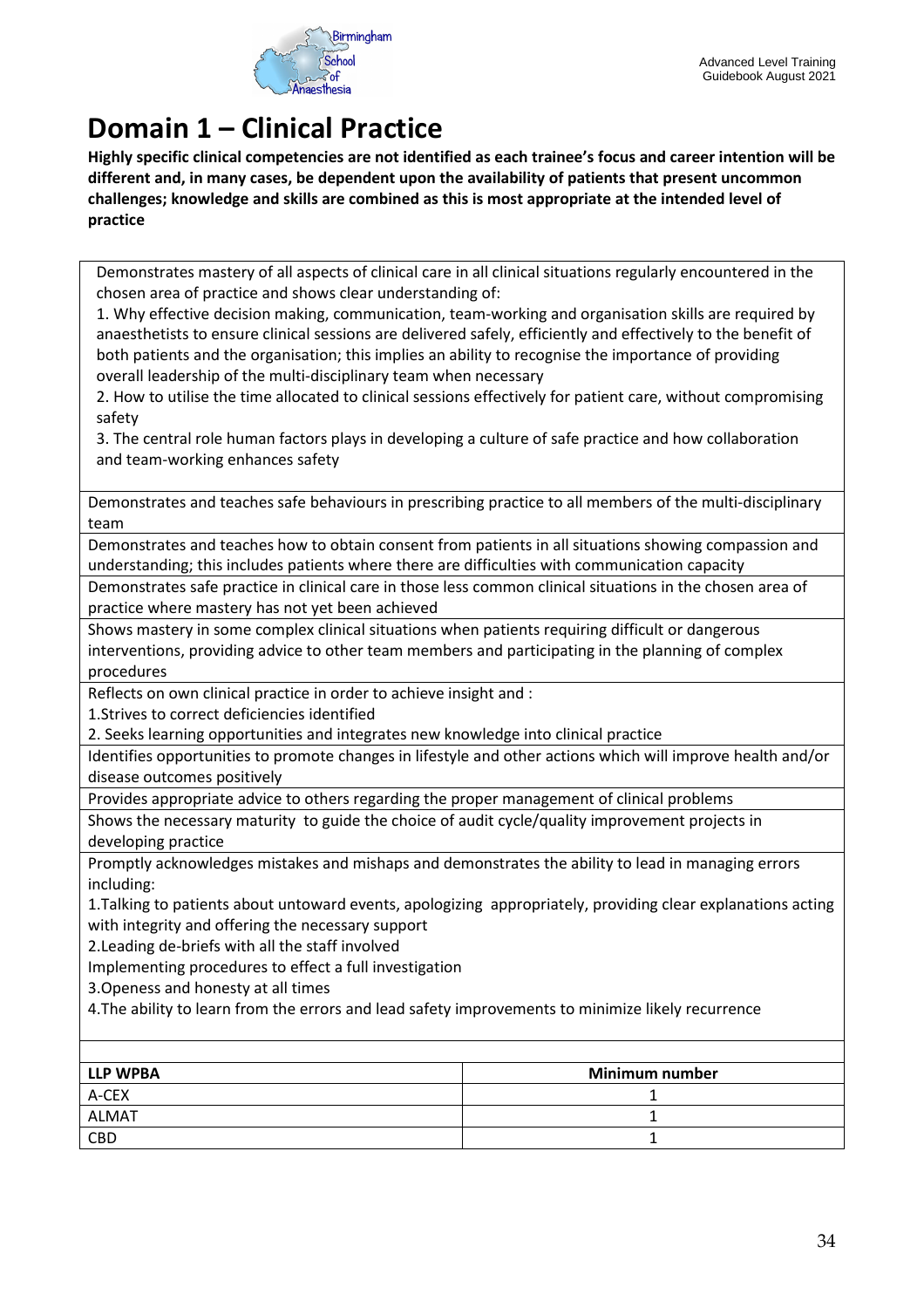

# **Domain 2 – Team working**

**Trainees are expected to demonstrate the necessary team working, management and leadership skills required post-CCT for independent practice**

Participates in [and leads when appropriate] the organisation of complex interventions, including liaison with clinicians, nurses, clinical support specialties and managers Demonstrates an ability to engage all members of the team, when required, to enable the session time to be used efficiently and effectively for the benefit of both the patients and the organisation; this implies an ability to lead the discussions in a timely and effective manner where/when necessary Recognises own limitations and actively seeks the advice of others when needed Commits to the principle that the patient and their relatives are often equal members of the clinical team Demonstrates leadership in engaging other healthcare professional and support workers positively and: 1. Gives weight to contributions of others 2. Respects team decisions and is moderate in word and manner when necessarily registering their dissent 3. Understands that other team members may be experiencing strong emotions which must be recognised Always shows appropriate understanding and control of their emotions when working with others Understands the particular ways of working of the highly specialised teams in which they contribute Teaches others how to work properly in teams Demonstrates a desire to achieve high standards and monitors compliance to standards by the whole team Demonstrates the importance of maintaining high levels of individual and team situation awareness at all times; asks for, or shares, information and anticipates future problems to maximise safe practice Adopts strategies to reduce risk [e.g. the use of the WHO Safe Surgery Checklist] and a willingness to participate in improvement strategies [e.g. critical incident reporting]; acts to rectify error immediately if it is made Demonstrates openness when talking to patients about untoward events, apologising appropriately, providing clear explanations, acting with integrity and offering the necessary support Shows ability to learn from errors and shares that learning with the rest of the organisation

| <b>WPBA</b><br><b>IID</b> | <b>Minimum number</b> |
|---------------------------|-----------------------|
| ALMAT                     |                       |

### **Attendance at the Stafford Professional Development days and a Leadership and Management course (Keele) provide training towards gaining this module.**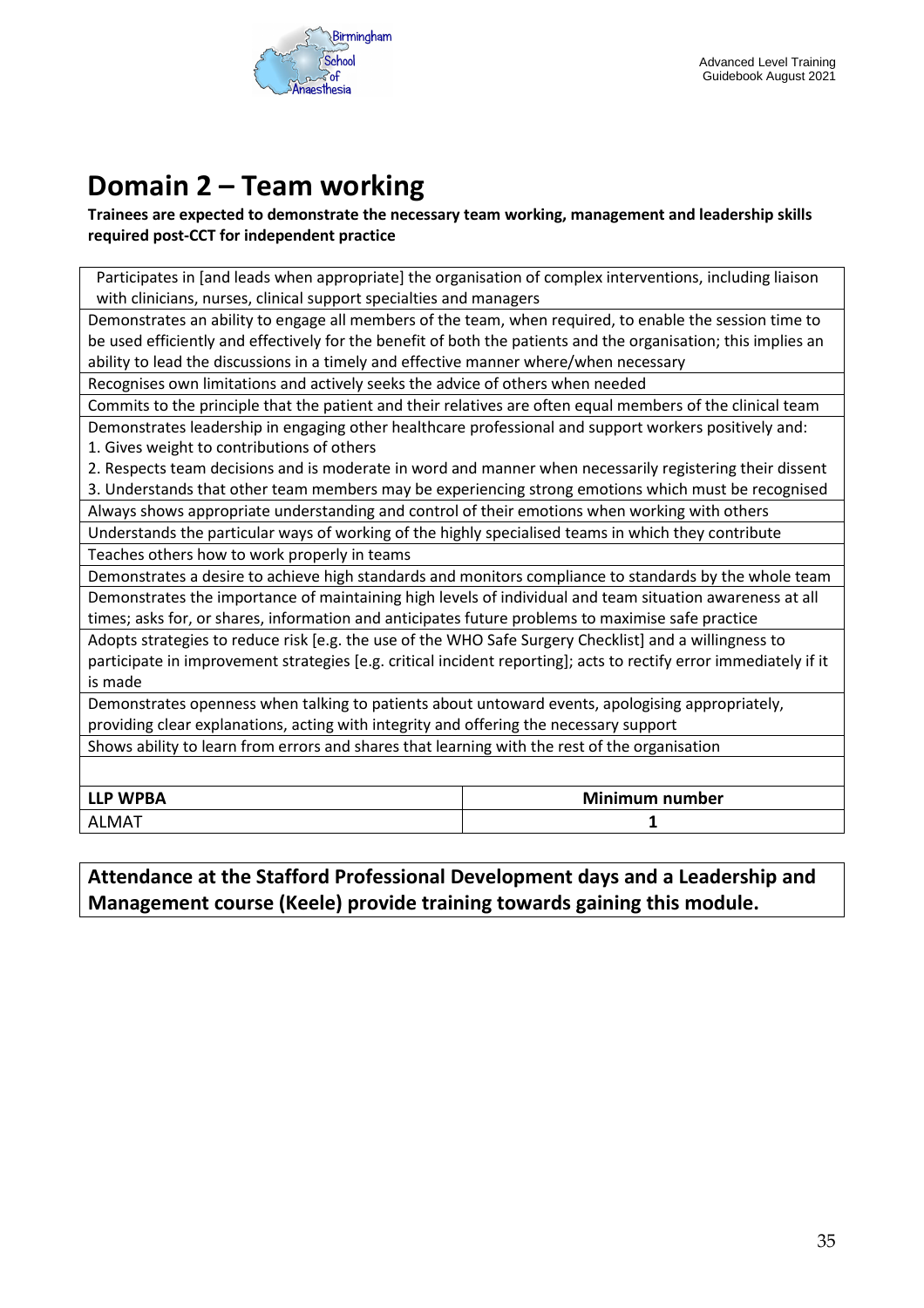

### **Domain 3 – Leadership**

Understands that the role of the consultant involves demonstrating leadership in clinical management, service delivery and forward planning

Is aware of their position as an important positive role-model for others

Demonstrates commitment to the highest clinical standards personally and encourages others to achieve the best

Shows flexibility in accommodating the needs and work patterns of others and a preparedness to work flexibly in order to allow cover of unpredictable duties [e.g. the unavoidable absence of a colleague] to maintain essential clinical care to patients

Able to take the lead where appropriate in dealing with difficulties that have arisen in the clinical care of patients including communicating bad news, participating in clinical review and liaising with managers and dealing with complaints

Creates opportunities to bring colleagues together to further clinical and institutional goals including reducing unnecessary resource usage [environmental and financial] in all healthcare

Demonstrates the ability to communicate clearly, promptly and effectively with colleagues by means appropriate to the urgency of the situation [e.g. personal presence, telephone, email, letter etc] and recognising its crucial importance when transferring responsibility for patient care [e.g. at handovers]

Analyses information about performance from a wide range of resources; participates in [and if appropriate initiates and leads] initiatives to improve performance

**Attendance at the Stafford Professional Development days and a Leadership and Management course (Keele) provide training towards gaining this module.**

## **Domain 4 – Innovation**

Demonstrates understanding of the need to be aware of new trends and developments and; 1.Questions the status quo

- 2. Actively looks for ways to improve clinical practice and the patient experience
- 3. Commits to the changing roles and responsibilities of healthcare groups as practice develops
- 4. Is receptive to the attempts of others to improve practice
- 5. Urges responsible individuals and groups to seek and implement beneficial change

Understands the importance of research [clinical and laboratory] in the development of clinical practice in their chosen area[s], is aware of current areas of research and achieves competence in understanding, and explaining, the methodology and statistics involved

**Attendance at the Stafford Professional Development days and a Leadership and Management course (Keele) provide training towards gaining this module.**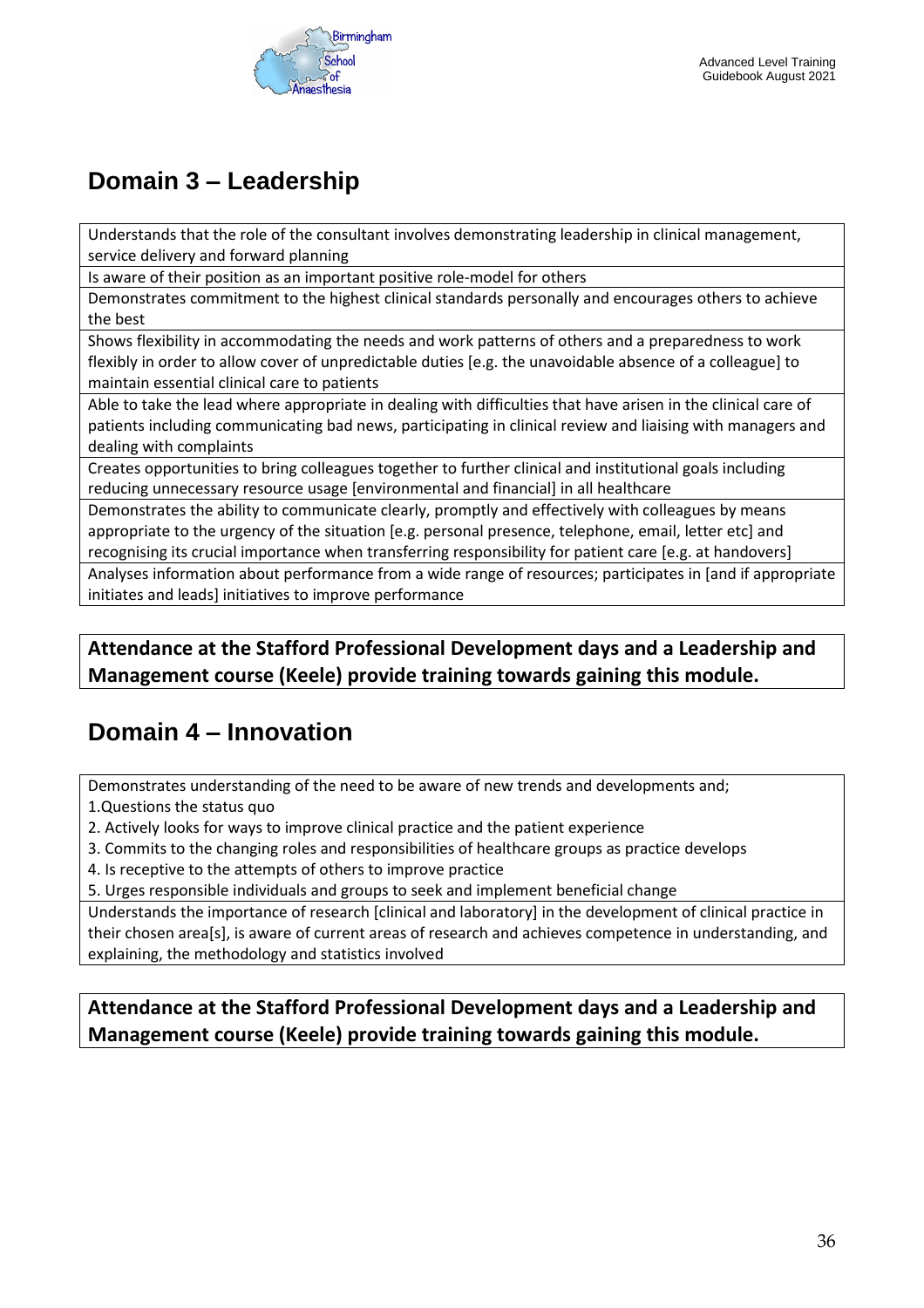

### **Domain 5 – Management**

Commits to the objectives of their team, of their hospital and to the national planning of healthcare Plans their work efficiently so that they can accomplish the targets they have set themselves and meet institutional objectives

Understands the central role of the patient and the public in determining directions and priorities in service development

Takes the initiative in:

- 1. Demonstrating the efficient use of resources and encouraging others to do the same
- 2. Identifying and reporting any significant deficiency of resources

3. Contributing to discussions and planning for service and facilities development

**Attendance at the Stafford Professional Development days and a Leadership and Management course (Keele) provide training towards gaining this module.**

### **Domain 6 – Education**

Continuously seeks to improve and update their knowledge and skills, using a variety of strategies, whilst keeping records of learning that are planned and undertaken, reflecting on their outcomes

Develops a personal learning network of individuals and organisations including; attending specialist educational meetings and reads specialist journals in special interest areas of practice

Is able to receive feedback appropriately for the purpose of self-improvement and provides feedback to others when asked

Commits to the supremacy of patient safety issues in providing an appropriate level of clinical or educational supervision

Actively participates in the planning and delivery of departmental teaching and training

- Understands the roles and responsibilities of Clinical and Educational Supervisors; this includes:
- 1. Understanding the assessment strategy employed by the RCoA
- 2. Committing to the importance of assessing and evaluating learning
- 3. Understanding the importance of providing timely, specific, non-judgemental and developmental feedback and is able to do so effectively

4. Understanding the role of and appropriate conduct of the workplace-based assessments and is able to perform accurately and reliably

5. Knowing how to raise concerns about a poorly performing trainee

6. Understanding the responsibilities of clinical trainers as defined by relevant national organisations and regulators

Understands the roles and responsibilities of educational agencies involved in educational commissioning and governance, GMC, DoH, Deaneries Colleges and NHS Education commissioners

**Attendance at the Stafford Professional Development days and a Leadership and Management course (Keele) provide training towards gaining this module.**